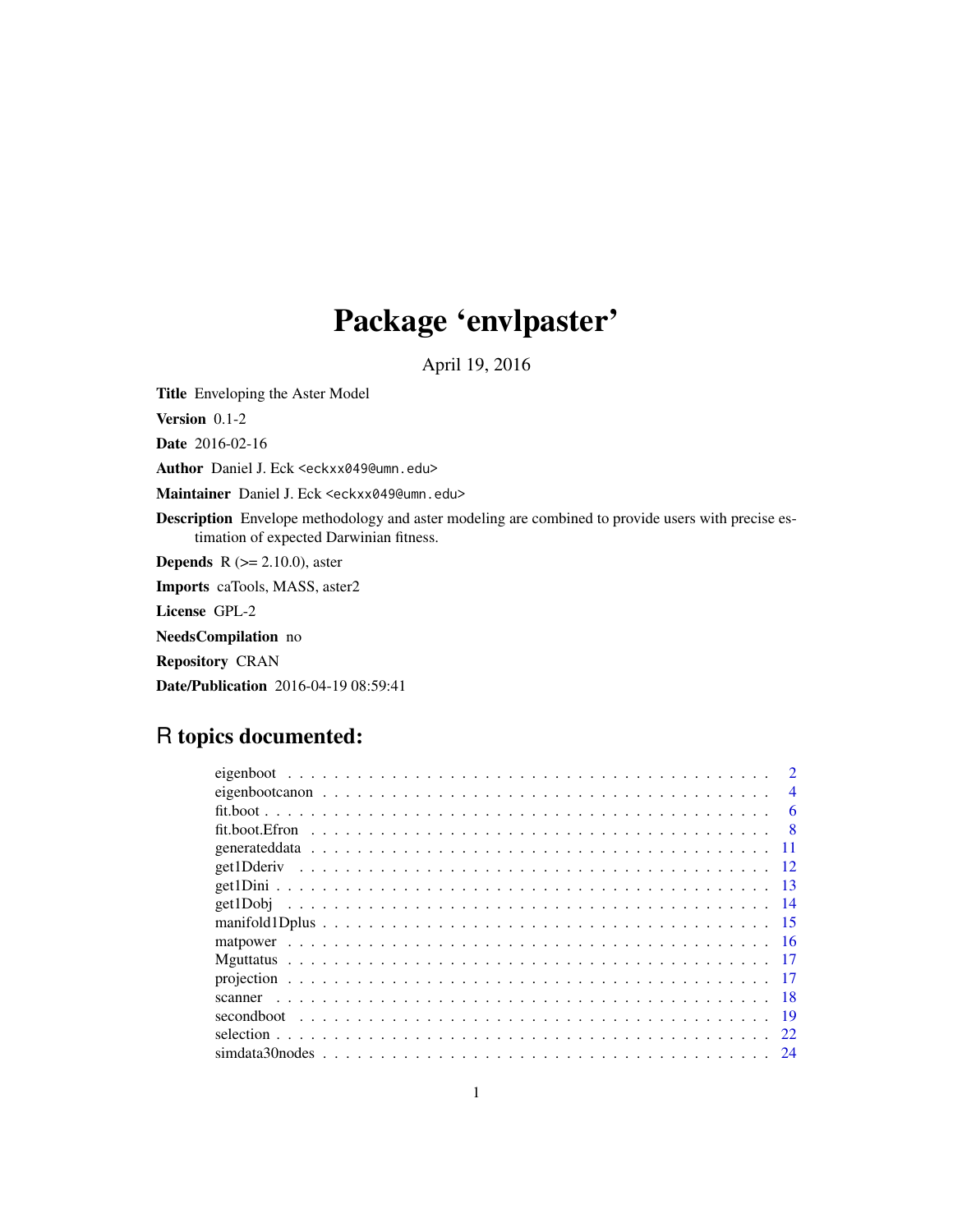#### <span id="page-1-0"></span>2 eigenboot eigenboot is a state of the state of the state of the state of the state of the state of the state of the state of the state of the state of the state of the state of the state of the state of the state of the

| Index |  |  |  |  |  |  |  |  |  |  |  |  |  |  |  |  |  |  |
|-------|--|--|--|--|--|--|--|--|--|--|--|--|--|--|--|--|--|--|

eigenboot *eigenboot*

#### Description

A parametric bootstrap procedure evaluated at an envelope estimator of the submodel mean-value parameter vector  $\tau$  that was obtained using reducing subspaces.

#### Usage

eigenboot(model, nboot, index, vectors, data, quiet =  $FALSE, m = 100$ 

#### Arguments

| model   | An aster model object                                                                                                     |
|---------|---------------------------------------------------------------------------------------------------------------------------|
| nboot   | The number of bootstrap iterations desired                                                                                |
| index   | The indices denoting which components of the canonical parameter vector are<br>parameters of interest                     |
| vectors | The indices denoting which reducing subspace of inverse Fisher information is<br>desired to construct envelope estimators |
| data    | An asterdata object                                                                                                       |
| quiet   | A logical argument. If FALSE, the function displays how much time it takes to<br>run m iterations                         |
| m       | The length of the output interval                                                                                         |

#### Details

This function implements the parametric bootstrap procedure given by the algorithm below with respect to the mean-value parameterization. This parametric bootstrap generates resamples from the distribution evaluated at an envelope estimator of  $\tau$ . The user specifies which vectors are used in order to construct envelope estimators using the reducing subspace approach. When one is using a partial envelope then this function constructs envelope estimators of v where we write  $\tau$  =  $(\gamma^T, v^T)^T$  and v corresponds to aster model parameters of interest. In applications, candidate reducing subspaces are indices of eigenvectors of  $\hat{\Sigma}_{v,v}$  where  $\hat{\Sigma}_{v,v}$  is the part of  $\hat{\Sigma}$  corresponding to our parameters of interest. When all of the components of  $\tau$  are components of interest, then we write  $\widehat{\Sigma}_{v,v} = \widehat{\Sigma}$ . The algorithm is as follows:

- 1. Fit the aster model to the data and obtain  $\hat{\tau} = (\hat{\gamma}^T, \hat{v}^T)$  and  $\hat{\Sigma}$  from the aster model fit.
- 2. Compute the envelope estimator of v in the original sample, given as  $\hat{v}_{env} = P_{\hat{G}} \hat{v}$  where  $P_{\hat{G}}$ is the projection into the reducing subspace of  $\hat{\Sigma}_{v,v}$  specified by vectors.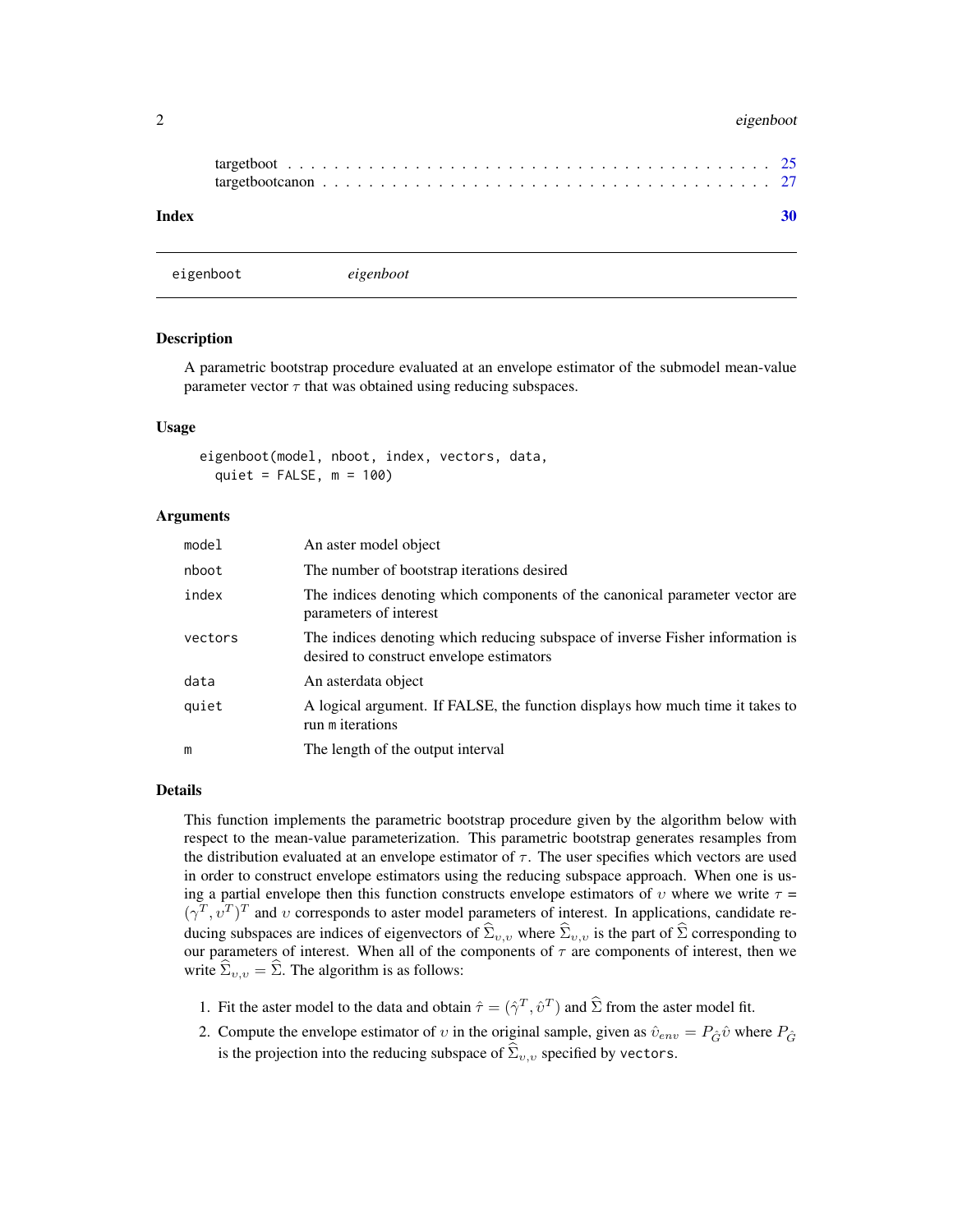#### eigenboot 3 and 3 and 3 and 3 and 3 and 3 and 3 and 3 and 3 and 3 and 3 and 3 and 3 and 3 and 3 and 3 and 3 and 3 and 3 and 3 and 3 and 3 and 3 and 3 and 3 and 3 and 3 and 3 and 3 and 3 and 3 and 3 and 3 and 3 and 3 and 3

- 3. Perform a parametric bootstrap by generating resamples from the distribution evaluated at  $\hat{v}_{env}$ . For iteration  $b = 1, ..., B$  of the procedure:
	- (3a) Compute  $\hat{v}^{(b)}$  and  $\hat{\Sigma}_{v,v}^{(b)}$  from the aster model fit to the resampled data.
	- (3b) Obtain  $P_{\hat{C}}^{(b)}$  $\hat{G}^{(0)}$  as done in Step 2.
	- (3c) Store  $\hat{v}_{env}^{(b)} = P_{\hat{C}}^{(b)}$  $\hat{G}^{(b)} \hat{v}^{(b)}.$

A parametric bootstrap generating resamples from the distribution evaluated at the aster model MLE is also conducted by this function.

## Value

| u              | The dimension of the envelope space assumed                                                                                                                                                                                                                                                                                                           |
|----------------|-------------------------------------------------------------------------------------------------------------------------------------------------------------------------------------------------------------------------------------------------------------------------------------------------------------------------------------------------------|
| table          | A table of output. The first two columns display the envelope estimator and<br>its bootstrapped standard error. The next two columns display the MLE and<br>its bootstrapped standard error. The last column displays the ratio of the stan-<br>dard error for the bootstrapped envelope estimator to the standard error for the<br>bootstrapped MLE. |
| S              | The bootstrap estimator of the variability of the partial envelope estimator.                                                                                                                                                                                                                                                                         |
| S <sub>2</sub> | The bootstrap estimator of the variability of the MLE.                                                                                                                                                                                                                                                                                                |
| env.boot.out   | The realizations from the bootstrap procedure using envelope methodology.                                                                                                                                                                                                                                                                             |
| MLE.boot.out   | The realizations from the bootstrap procedure using maximum likelihood esti-<br>mation.                                                                                                                                                                                                                                                               |

## References

Eck, D. J., Geyer, C. J., and Cook, R. D. (2016). Enveloping the aster model. *in prep*.

# Examples

```
## Not run: set.seed(13)
library(envlpaster)
library(aster2)
data(simdata30nodes)
data <- simdata30nodes.asterdata
nnode <- length(vars)
xnew <- as.matrix(simdata30nodes[,c(1:nnode)])
m1 <- aster(xnew, root, pred, fam, modmat)
target <-5:9indices <-c(1, 2, 4, 5)u <- length(indices)
nboot <- 2000; timer <- nboot/2
bar <- eigenboot(m1, nboot = nboot, index = target,
  u = u, vectors = indices, data = data, m = timer)
bar
## End(Not run)
```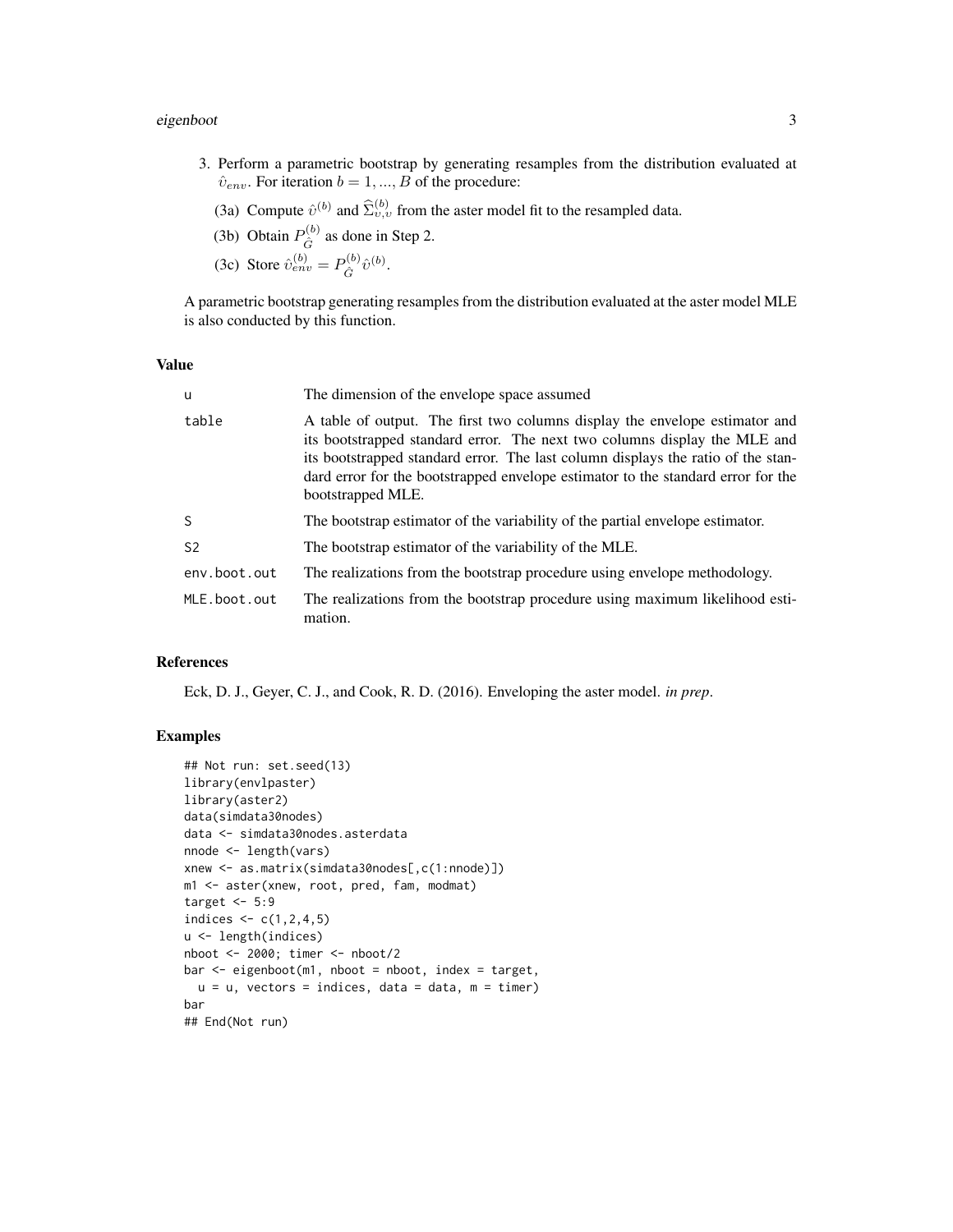<span id="page-3-0"></span>eigenbootcanon *eigenbootcanon*

#### Description

A parametric bootstrap procedure evaluated at an envelope estimator of the submodel mean-value parameter vector  $\beta$  that was obtained using reducing subspaces.

#### Usage

```
eigenbootcanon(model, nboot, index, vectors,
 code, families, quiet = FALSE, m = 100)
```
## Arguments

| model    | An aster model object.                                                                                                                                                                               |
|----------|------------------------------------------------------------------------------------------------------------------------------------------------------------------------------------------------------|
| nboot    | The number of bootstrap iterations desired.                                                                                                                                                          |
| index    | The indices denoting which components of the canonical parameter vector are<br>parameters of interest.                                                                                               |
| vectors  | The indices denoting which reducing subspace of inverse Fisher information is<br>desired to construct envelope estimators.                                                                           |
| code     | A vector of dimension equal to the number of nodes in the aster graph. This<br>vector specifies which exponential family in the families list labels each arrow<br>of the aster graphical structure. |
| families | A list of family specifications.                                                                                                                                                                     |
| quiet    | A logical argument. If FALSE, the function displays how much time it takes to<br>run m iterations.                                                                                                   |
| m        | The length of the output interval.                                                                                                                                                                   |

#### Details

This function implements the parametric bootstrap procedure given by the algorithm below with respect to the canonical parameterization. This parametric bootstrap generates resamples from the distribution evaluated at an envelope estimator of  $\beta$ . The user specifies which vectors are used in order to construct envelope estimators using the reducing subspace approach. When one is using a partial envelope then this function constructs envelope estimators of v where we write  $\beta =$  $(\gamma^T, v^T)^T$  and v corresponds to aster model parameters of interest. In applications, candidate reducing subspaces are indices of eigenvectors of  $\hat{\Sigma}_{v,v}^{-1}$  where  $\hat{\Sigma}_{v,v}^{-1}$  is the part of  $\hat{\Sigma}^{-1}$  corresponding to our parameters of interest. When all of the components of  $\beta$  are components of interest, then we write  $\hat{\Sigma}_{v,v}^{-1} = \hat{\Sigma}^{-1}$ . The algorithm is as follows:

- 1. Fit the aster model to the data and obtain  $\hat{\beta} = (\hat{\gamma}^T, \hat{v}^T)$  and  $\hat{\Sigma}^{-1}$  from the aster model fit.
- 2. Compute the envelope estimator of v in the original sample, given as  $\hat{v}_{env} = P_{\hat{G}} \hat{v}$  where  $P_{\hat{G}}$ is the projection into the reducing subspace of  $\widehat{\Sigma}_{v,v}^{-1}$  specified by vectors.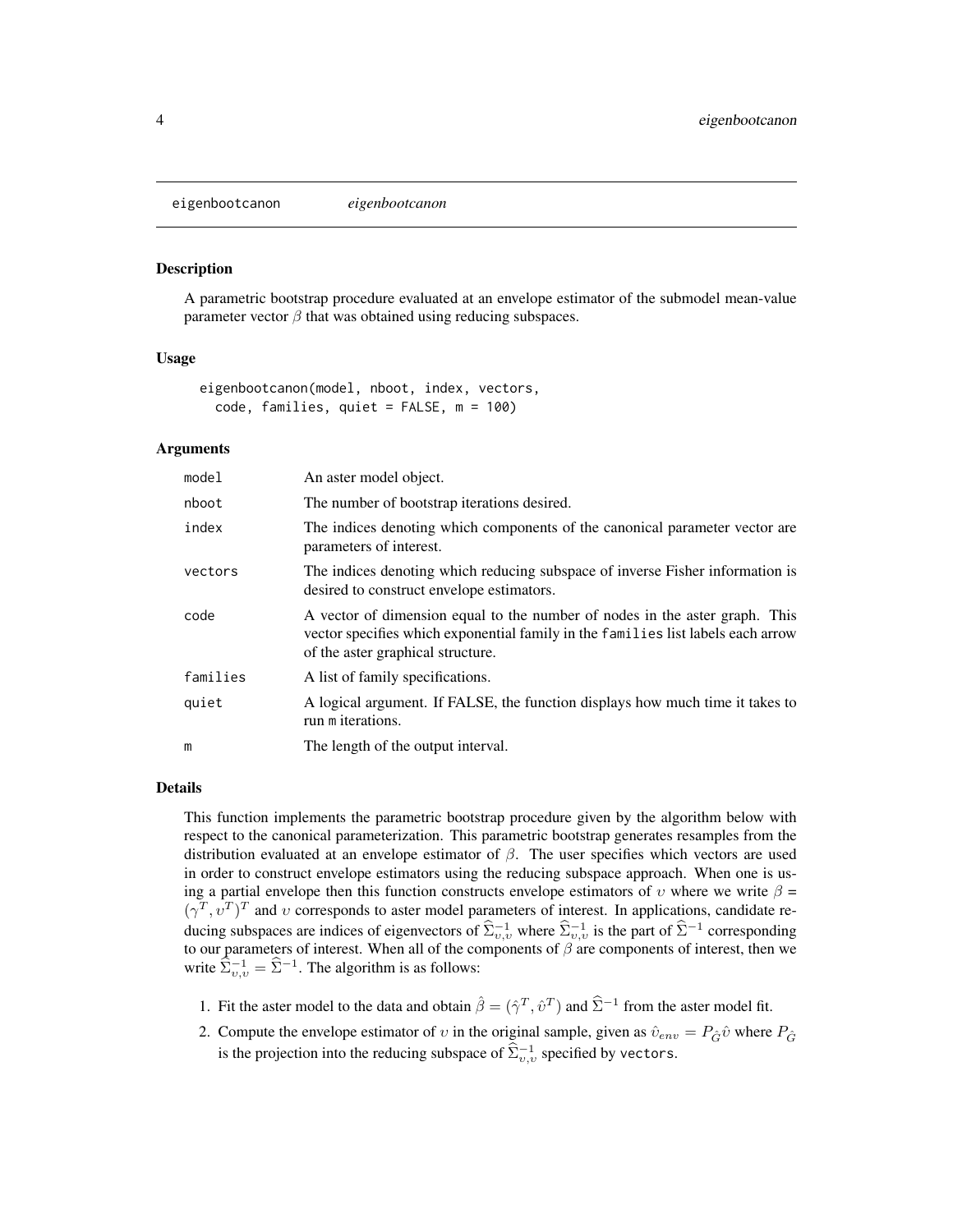# eigenbootcanon 5

- 3. Perform a parametric bootstrap by generating resamples from the distribution evaluated at  $\hat{v}_{env}$ . For iteration  $b = 1, ..., B$  of the procedure:
	- (3a) Compute  $\hat{v}^{(b)}$  and  $\hat{\Sigma}_{v,v}^{(b)^{-1}}$  from the aster model fit to the resampled data.
	- (3b) Obtain  $P_{\hat{C}}^{(b)}$  $\hat{G}^{(0)}$  as done in Step 2.
	- (3c) Store  $\hat{v}_{env}^{(b)} = P_{\hat{C}}^{(b)}$  $\hat{G}^{(b)} \hat{v}^{(b)}.$

A parametric bootstrap generating resamples from the distribution evaluated at the aster model MLE is also conducted by this function.

#### Value

| ū              | The dimension of the envelope space assumed.                                                                                                                                                                                                                                                                                                          |
|----------------|-------------------------------------------------------------------------------------------------------------------------------------------------------------------------------------------------------------------------------------------------------------------------------------------------------------------------------------------------------|
| table          | A table of output. The first two columns display the envelope estimator and<br>its bootstrapped standard error. The next two columns display the MLE and<br>its bootstrapped standard error. The last column displays the ratio of the stan-<br>dard error for the bootstrapped envelope estimator to the standard error for the<br>bootstrapped MLE. |
| S              | The bootstrap estimator of the variability of the partial envelope estimator.                                                                                                                                                                                                                                                                         |
| S <sub>2</sub> | The bootstrap estimator of the variability of the MLE.                                                                                                                                                                                                                                                                                                |
| env.boot.out   | The realizations from the bootstrap procedure using envelope methodology.                                                                                                                                                                                                                                                                             |
| MLE.boot.out   | The realizations from the bootstrap procedure using maximum likelihood esti-<br>mation.                                                                                                                                                                                                                                                               |

# References

Eck, D. J., Geyer, C. J., and Cook, R. D. (2016). Enveloping the aster model. *in prep*.

#### Examples

```
## Not run: set.seed(13)
library(envlpaster)
library(aster2)
data(generateddata)
m1 <- aster(resp \sim 0 + varb + mass + timing,
 fam = fam, pred = pred, varv = varb, idvar = id,
  root = root, data = redata)
target \leq c(9:10)nboot <- 2000; timer <- nboot/2
bar <- eigenbootcanon(m1, nboot = nboot, index = target,
  vectors = c(2), u = 1, m = timer)
bar
## End(Not run)
```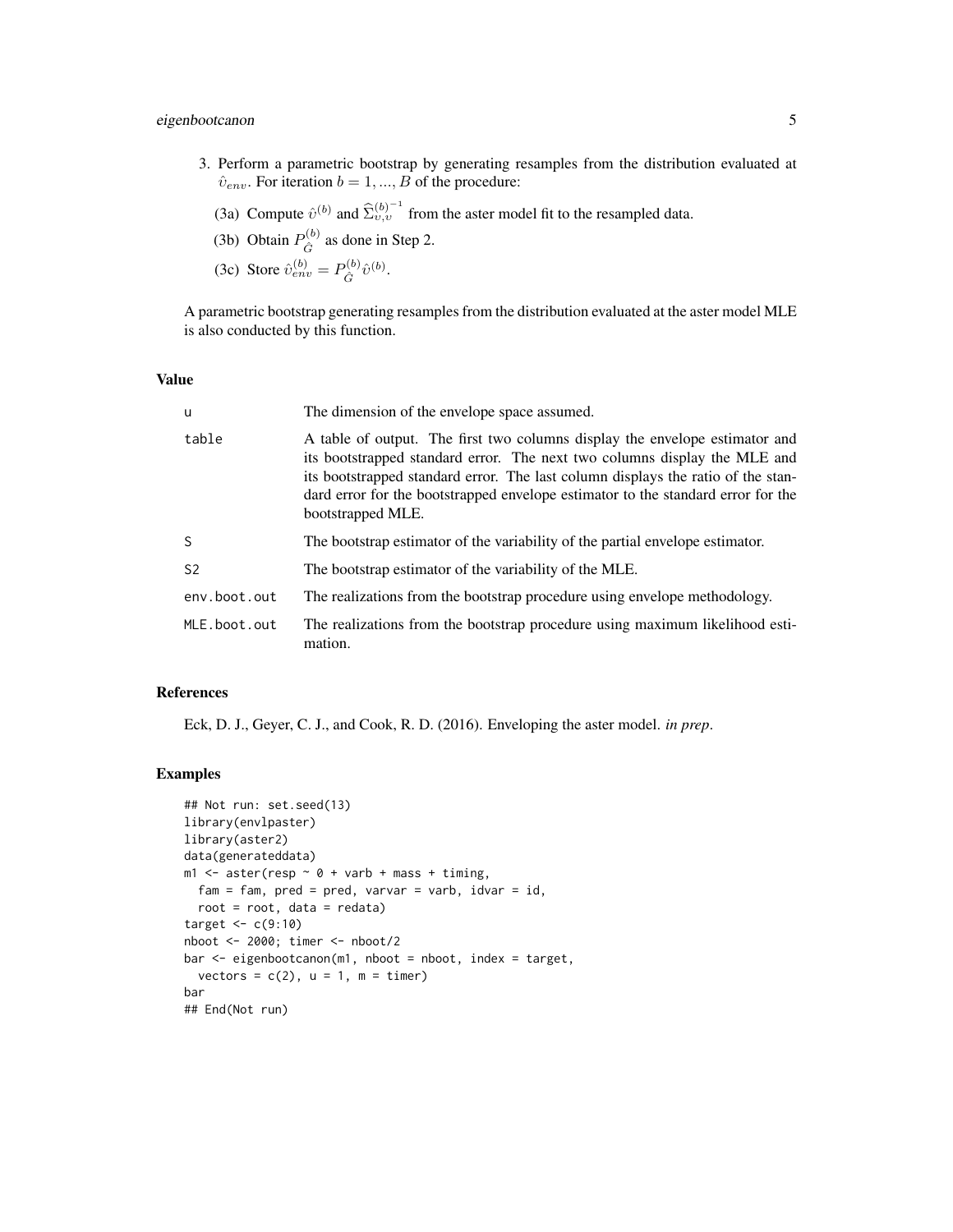<span id="page-5-0"></span>fit.boot *fit.boot*

# Description

A parametric bootstrap procedure evaluated at an envelope estimator of the submodel mean-value parameter vector  $\tau$  that was obtained using reducing subspaces.

# Usage

```
fit.boot(model, nboot, index, vectors = NULL, u = NULL,
 data, amat, newdata, modmat.new = NULL, renewdata = NULL,
  fit.name = NULL, method = c("eigen","1d"), quiet = FALSE, m = 100)
```
# Arguments

| model      | An aster model object.                                                                                                                                                                                                                           |
|------------|--------------------------------------------------------------------------------------------------------------------------------------------------------------------------------------------------------------------------------------------------|
| nboot      | The number of bootstrap iterations desired.                                                                                                                                                                                                      |
| index      | The indices denoting which components of the canonical parameter vector are<br>parameters of interest.                                                                                                                                           |
| vectors    | The indices denoting which reducing subspace of Fisher information is desired<br>to construct envelope estimators.                                                                                                                               |
| u          | The envelope model dimension.                                                                                                                                                                                                                    |
| data       | An asterdata object corresponding to the original data.                                                                                                                                                                                          |
| amat       | This object can either be an array or a matrix. It specifies a linear combination<br>of mean-value parameters that correspond to expected Darwinian fitness. See<br>the aster function help page in the original aster package for more details. |
| newdata    | A dataframe corresponding to hypothetical individuals in which expected Dar-<br>winian fitness is to be estimated.                                                                                                                               |
| modmat.new | A model matrix corresponding to hypothetical individuals in which expected<br>Darwinian fitness is to be estimated.                                                                                                                              |
| renewdata  | A data frame in long format corresponding to hypothetical individuals in which<br>expected Darwinian fitness is to be estimated.                                                                                                                 |
| fit.name   | An expression that appears in the name of the nodes that correspond to Dar-<br>winian fitness. This is only necessary if renewdata is not provided.                                                                                              |
| method     | The procedure used to obtain envelope estimators.                                                                                                                                                                                                |
| quiet      | A logical argument. If FALSE, the function displays how much time it takes to<br>run m iterations.                                                                                                                                               |
| m          | The length of the output interval.                                                                                                                                                                                                               |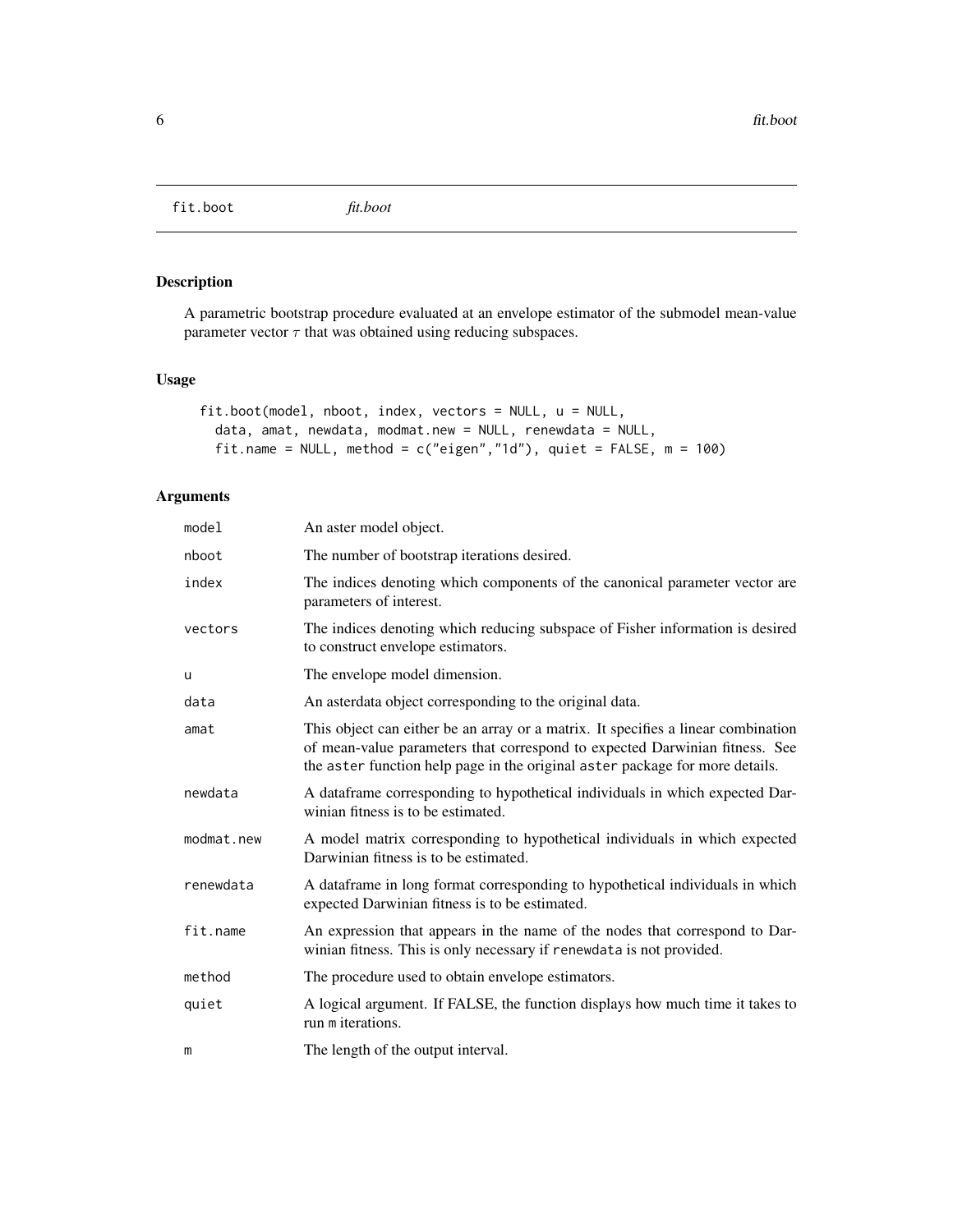#### fit.boot 7

#### Details

This function implements the parametric bootstrap procedure given by the algorithm presented below with respect to the mean-value parameterization. This parametric bootstrap generates resamples from the distribution evaluated at an envelope estimator of  $\tau$ .

The user specifies which vectors are used in order to construct envelope estimators using the reducing subspace approach. The user also specifies which method is to be used in order to calculate envelope estimators. When one is using a partial envelope, then this function constructs envelope estimators of v where we write  $\tau = (\gamma^T, \nu^T)^T$  and v corresponds to aster model parameters of interest. In applications, candidate reducing subspaces are indices of eigenvectors of  $\hat{\Sigma}_{v,v}$  where  $\hat{\Sigma}_{v,v}$  is the part of  $\hat{\Sigma}$  corresponding to our parameters of interest. These indices are specified by vectors. When all of the components of  $\tau$  are components of interest, then we write  $\Sigma_{v,v} = \Sigma$ . When data is generated via the parametric bootstrap, it is the indices (not the original reducing subspaces) that are used to construct envelope estimators constructed using the generated data. The algorithm using reducing subspaces is as follows:

- 1. Fit the aster model to the data and obtain  $\hat{\tau} = (\hat{\gamma}^T, \hat{v}^T)$  and  $\hat{\Sigma}$  from the aster model fit.
- 2. Compute the envelope estimator of v in the original sample, given as  $\hat{v}_{env} = P_{\hat{G}} \hat{v}$  where  $P_{\hat{G}}$ is the projection into the reducing subspace of  $\widehat{\Sigma}_{v,v}$  specified by vectors.
- 3. Perform a parametric bootstrap by generating resamples from the distribution evaluated at  $\hat{\tau}_{env} = (\hat{\gamma}^T, \hat{v}_{env}^T)^T$ . For iteration  $b = 1, ..., B$  of the procedure:
	- (3a) Compute  $\hat{v}^{(b)}$  and  $\hat{\Sigma}_{v,v}^{(b)}$  from the aster model fit to the resampled data.
	- (3b) Obtain  $P_{\hat{C}}^{(b)}$  $\hat{G}^{(0)}$  as done in Step 2.
	- (3c) Compute  $\hat{v}_{env}^{(b)} = P_{\hat{C}}^{(b)}$  $\hat{G}^{(b)}\hat{v}^{(b)}$  and  $\hat{\tau}_{env}^{(b)} = (\hat{\gamma}^{(b)^{T}}, \hat{v}_{env}^{(b)^{T}})^{T}$ .
	- (3d) Store  $h\left(\hat{\tau}_{env}^{(b)}\right)$  where h maps  $\tau$  to the parameterization of Darwinian fitness as determined by amat.

The parametric bootstrap procedure which uses the 1-d algorithm to construct envelope estimators is analogous to the above algorithm. To use the 1-d algorithm, the user specifies a candidate envelope model dimension u and specifies method = "1d". A parametric bootstrap generating resamples from the distribution evaluated at the aster model MLE is also conducted by this function.

#### Value

| u              | The dimension of the envelope space assumed                                                                                                                                                                                                                                                                                                                                                                                                                     |
|----------------|-----------------------------------------------------------------------------------------------------------------------------------------------------------------------------------------------------------------------------------------------------------------------------------------------------------------------------------------------------------------------------------------------------------------------------------------------------------------|
| table          | A table of output. The first two columns display the envelope estimator of<br>expected Darwinian fitness and its bootstrapped standard error. The next two<br>columns display the MLE of expected Darwinian fitness and its bootstrapped<br>standard error. The last column displays the ratio of the standard errors using<br>MLE to those using envelope estimation. Ratios greater than 1 indicate effi-<br>ciency gains obtained using envelope estimation. |
| S              | The bootstrap estimator of the variability of the partial envelope estimator.                                                                                                                                                                                                                                                                                                                                                                                   |
| S <sub>2</sub> | The bootstrap estimator of the variability of the MLE.                                                                                                                                                                                                                                                                                                                                                                                                          |
| env.boot.out   | The realizations from the bootstrap procedure using envelope methodology.                                                                                                                                                                                                                                                                                                                                                                                       |
| MLE.boot.out   | The realizations from the bootstrap procedure using maximum likelihood esti-<br>mation.                                                                                                                                                                                                                                                                                                                                                                         |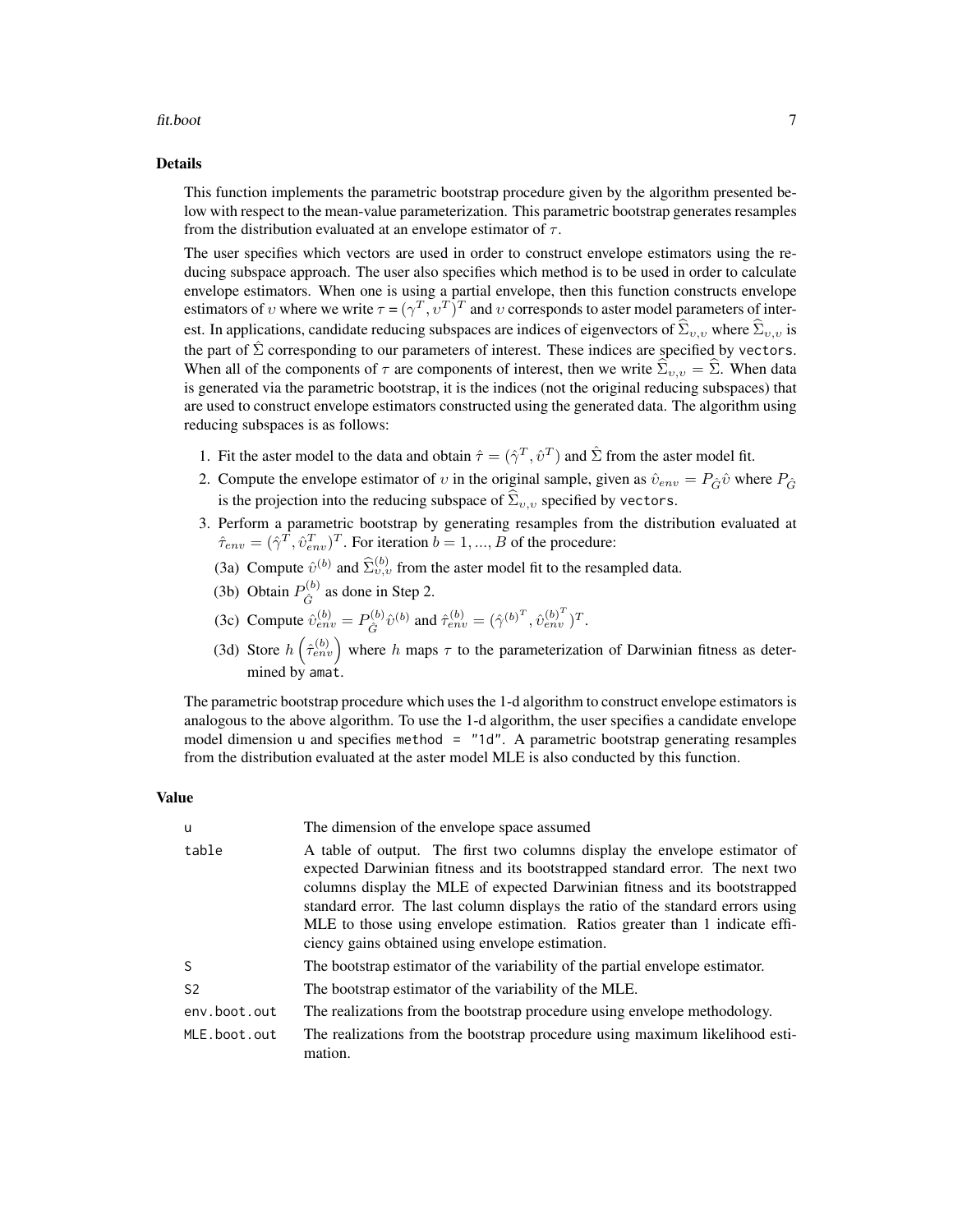#### <span id="page-7-0"></span>References

Cook, R.D. and Zhang, X. (2014). Foundations for Envelope Models and Methods. *JASA*, In Press.

Cook, R.D. and Zhang, X. (2015). Algorithms for Envelope Estimation. *Journal of Computational and Graphical Statistics*, Published online. [doi:~10.1080/10618600.2015.1029577.](http://doi.org/10.1080/10618600.2015.1029577)

Eck, D. J., Geyer, C. J., and Cook, R. D. (2016). Enveloping the aster model. *in prep*.

# Examples

```
## Not run: set.seed(13)
library(envlpaster)
library(aster2)
data(simdata30nodes)
data <- simdata30nodes.asterdata
nnode <- length(vars)
xnew <- as.matrix(simdata30nodes[,c(1:nnode)])
m1 <- aster(xnew, root, pred, fam, modmat)
target <-5:9indices <-c(1,2,4,5)u <- length(indices)
nboot <- 2000; timer <- nboot/2
bar \leq eigenboot(m1, nboot = nboot, index = target,
  u = u, vectors = indices, data = data, m = timer)
bar
## End(Not run)
```
fit.boot.Efron *fit.boot.Efron*

# **Description**

A parametric bootstrap procedure evaluated at an envelope estimator of the submodel mean-value parameter vector  $\tau$  that was obtained using reducing subspaces or the 1d algorithm.

#### Usage

```
fit.boot.Efron(model, nboot, index, vectors = NULL, dim = NULL,
 data, amat, newdata, modmat.new = NULL, renewdata = NULL,
 criterion = c("AIC", "BIC", "LRT"), alpha = 0.05, fit.name = NULL,
 method = c("eigen","1d"), quiet = FALSE)
```
# Arguments

| model | An aster model object.                                                                                 |
|-------|--------------------------------------------------------------------------------------------------------|
| nboot | The number of bootstrap iterations desired.                                                            |
| index | The indices denoting which components of the canonical parameter vector are<br>parameters of interest. |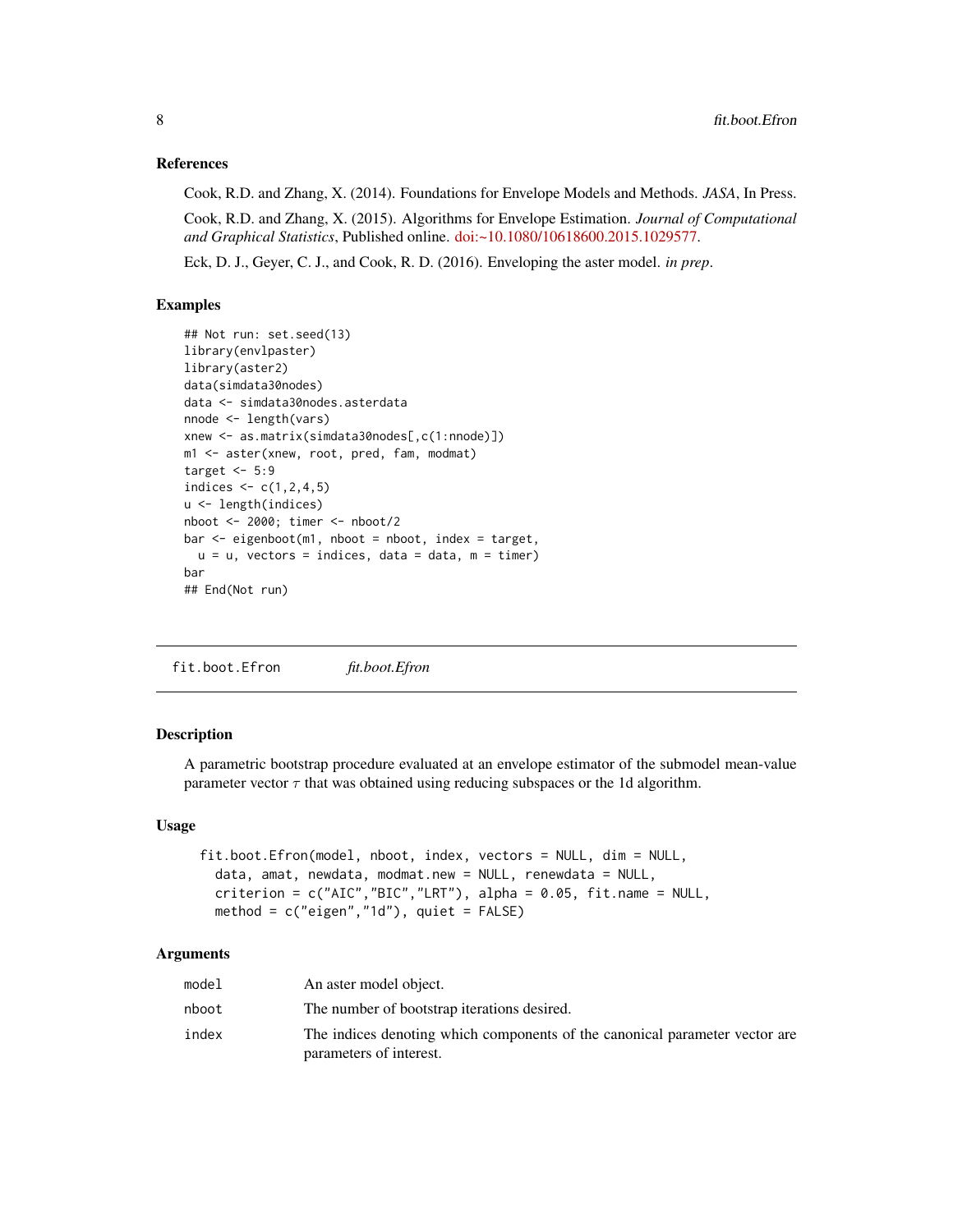| vectors    | The indices denoting which reducing subspace of Fisher information is desired<br>to construct envelope estimators. Must be specified if method $=$ "eigen".                                                                                      |
|------------|--------------------------------------------------------------------------------------------------------------------------------------------------------------------------------------------------------------------------------------------------|
| dim        | The dimension of the envelope space used to construct envelope estimators.<br>Must be specified if method = $"1d".$                                                                                                                              |
| data       | An asterdata object corresponding to the original data.                                                                                                                                                                                          |
| amat       | This object can either be an array or a matrix. It specifies a linear combination<br>of mean-value parameters that correspond to expected Darwinian fitness. See<br>the aster function help page in the original aster package for more details. |
| newdata    | A dataframe corresponding to hypothetical individuals in which expected Dar-<br>winian fitness is to be estimated.                                                                                                                               |
| modmat.new | A model matrix corresponding to hypothetical individuals in which expected<br>Darwinian fitness is to be estimated.                                                                                                                              |
| renewdata  | A data frame in long format corresponding to hypothetical individuals in which<br>expected Darwinian fitness is to be estimated.                                                                                                                 |
| criterion  | A model selection criterion of choice.                                                                                                                                                                                                           |
| alpha      | The type 1 error rate desired for the LRT.                                                                                                                                                                                                       |
| fit.name   | An expression that appears in the name of the nodes that correspond to Dar-<br>winian fitness. This is only necessary if renewdata is not provided.                                                                                              |
| method     | The procedure used to obtain envelope estimators.                                                                                                                                                                                                |
| quiet      | A logical argument. If FALSE, the function displays how much time it takes to<br>run m iterations.                                                                                                                                               |

#### Details

This function implements the first level of the parametric bootstrap procedure given by either Algorithm 1 or Algorithm 2 in Eck (2015) with respect to the mean-value parameterization. This is detailed in Steps 1 through 3d in the algorithm below. This parametric bootstrap generates resamples from the distribution evaluated at an envelope estimator of  $\tau$  adjusting for model selection volatility.

The user specifies a model selection criterion which selects vectors that construct envelope estimators using the reducing subspace approach. The user also specifies which method is to be used in order to calculate envelope estimators. When one is using a partial envelope, then this function constructs envelope estimators of v where we write  $\tau = (\gamma^T, \nu^T)^T$  and v corresponds to aster model parameters of interest. In applications, candidate reducing subspaces are indices of eigenvectors of  $\widehat{\Sigma}_{v,v}$  where  $\widehat{\Sigma}_{v,v}$  is the part of  $\widehat{\Sigma}$  corresponding to our parameters of interest. These indices are specified by vectors. When all of the components of  $\tau$  are components of interest, then we write  $\widehat{\Sigma}_{v,v} = \widehat{\Sigma}$ . When data is generated via the parametric bootstrap, it is the indices (not the original reducing subspaces) that are used to construct envelope estimators constructed using the generated data. The algorithm using reducing subspaces is as follows:

- 1. Fit the aster model to the data and obtain  $\hat{\tau} = (\hat{\gamma}^T, \hat{v}^T)$  and  $\hat{\Sigma}$  from the aster model fit.
- 2. Compute the envelope estimator of v in the original sample, given as  $\hat{v}_{env} = P_{\hat{G}} \hat{v}$  where  $P_{\hat{G}}$ is computed using reducing subspaces and selected via a model selection criterion of choice.
- 3. Perform a parametric bootstrap by generating resamples from the distribution of the aster submodel evaluated at  $\hat{\tau}_{env} = (\hat{\gamma}^T, \hat{v}_{env}^T)^T$ . For iteration  $b = 1, ..., B$  of the procedure: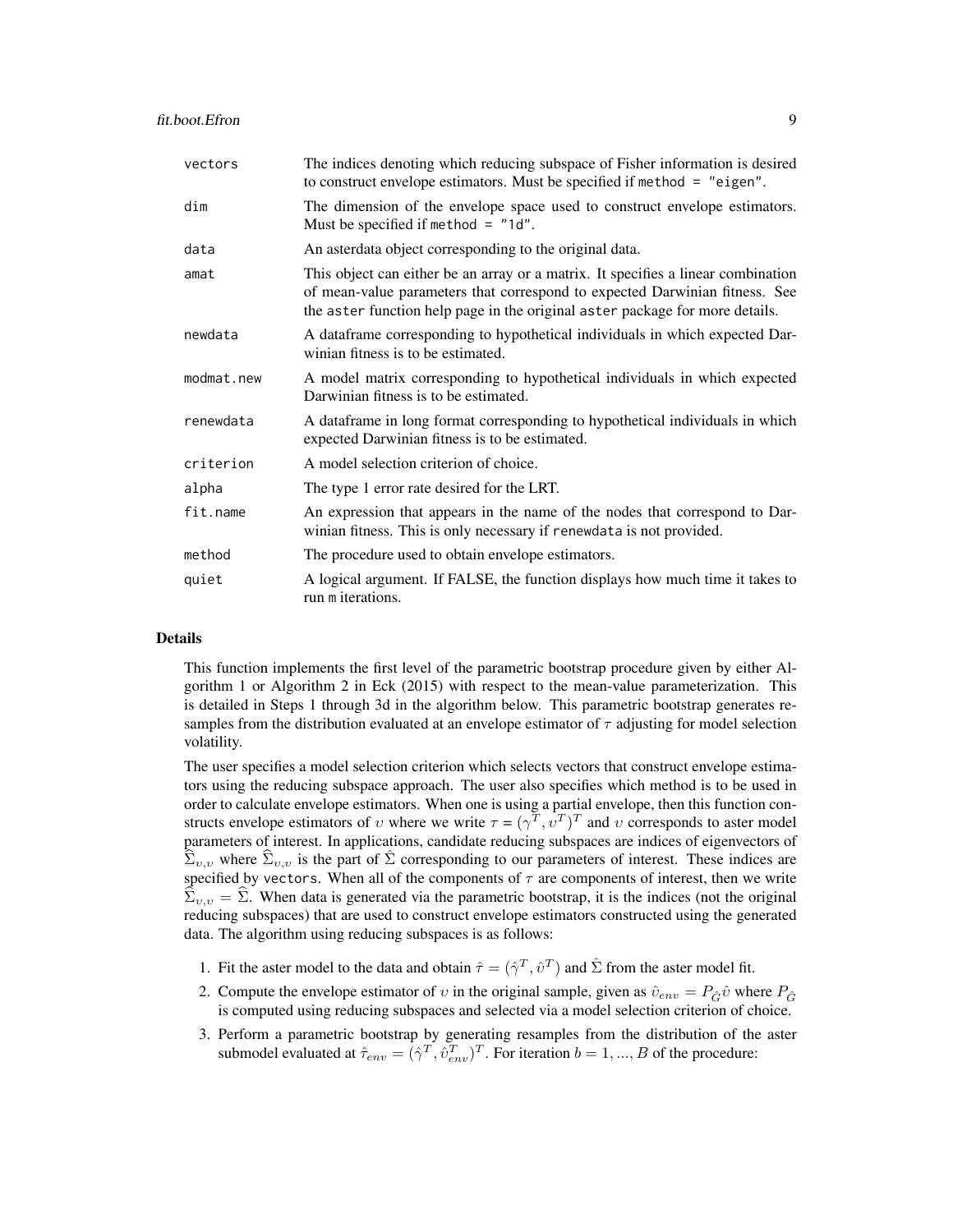- (3a) Compute  $\hat{\tau}^{(b)}$  and  $\hat{\Sigma}_{v,v}^{(b)}$  from the aster model fit to the resampled data.
- (3b) Build  $P_{\hat{G}}^{(b)}$  $S_{\hat{G}}^{(b)}$  using the indices of  $\hat{\Sigma}_{v,v}^{(b)}$  that are selected using the same model selection criterion as Step 2 to build  $\hat{G}$ .
- (3c) Compute  $\hat{v}_{env}^{(b)} = P_{\hat{\mathcal{E}}}^{(b)}$  $\hat{z}^{(b)}\hat{v}^{(b)}$  and  $\hat{\tau}_{env}^{(b)} = (\hat{\gamma}^{(b)^{T}}, \hat{v}_{env}^{(b)^{T}})^{T}$ .
- (3d) Store  $\hat{\tau}_{env}^{(b)}$  and  $g\left(\hat{\tau}_{env}^{(b)}\right)$  where g maps  $\tau$  to the parameterization of Darwinian fitness.
- 4. After B steps, the bootstrap estimator of expected Darwinian fitness is the average of the envelope estimators stored in Step 3d. This completes the first part of the bootstrap procedure.
- 5. We now proceed with the second level of bootstrapping at the  $b<sup>th</sup>$  stored envelope estimator  $\hat{\tau}_{env}^{(b)}$ . For iteration  $k = 1, ..., K$  of the procedure:
	- (5a) Generate data from the distribution of the aster submodel evaluated at  $\hat{\tau}_{env}^{(b)}$ .
	- (5b) Perform Steps 3a through 3d with respect to the dataset obtained in Step 5a.

(5c) Store  $\hat{\tau}_{env}^{(b)}$  and  $g\left(\hat{\tau}_{env}^{(b)}\right)$ .

The parametric bootstrap procedure which uses the 1d algorithm to construct envelope estimators is analogous to the above algorithm. To use the 1d algorithm, the user specifies method  $=$  "1d". A parametric bootstrap generating resamples from the distribution evaluated at the aster model MLE is also conducted by this function.

#### Value

| env.boot.out    | Estimated expected Darwinian fitness from generated data obtained from Steps<br>3a-3d in the bootstrap procedure using the envelope estimator constructed using<br>reducing subspaces.   |
|-----------------|------------------------------------------------------------------------------------------------------------------------------------------------------------------------------------------|
| MLE.boot.out    | Estimated expected Darwinian fitness from generated data obtained from Steps<br>3a-3d in the bootstrap procedure using the MLE.                                                          |
| env.1d.boot.out |                                                                                                                                                                                          |
|                 | Estimated expected Darwinian fitness from generated data obtained from Steps<br>3a-3d in the bootstrap procedure using the envelope estimator constructed using<br>the 1d algorithm.     |
| env.tau.boot    | Estimated mean-value parameter vectors from generated data obtained from<br>Steps 3a-3d in the bootstrap procedure using the envelope estimator constructed<br>using reducing subspaces. |
| MLE.tau.boot    | Estimated mean-value parameter vectors from generated data obtained from<br>Steps 3a-3d in the bootstrap procedure using the MLE.                                                        |
| env.1d.tau.boot |                                                                                                                                                                                          |
|                 | Estimated mean-value parameter vectors from generated data obtained from<br>Steps 3a-3d in the bootstrap procedure using the envelope estimator constructed<br>using the 1d algorithm.   |
| P.list          | A list of all estimated projections into the envelope space constructed from re-<br>ducing subspaces for Steps 3a-3d in the bootstrap procedure.                                         |
| P.1d.list       | A list of all estimated projections into the envelope space constructed using the<br>1d algorithm for Steps 3a-3d in the bootstrap procedure.                                            |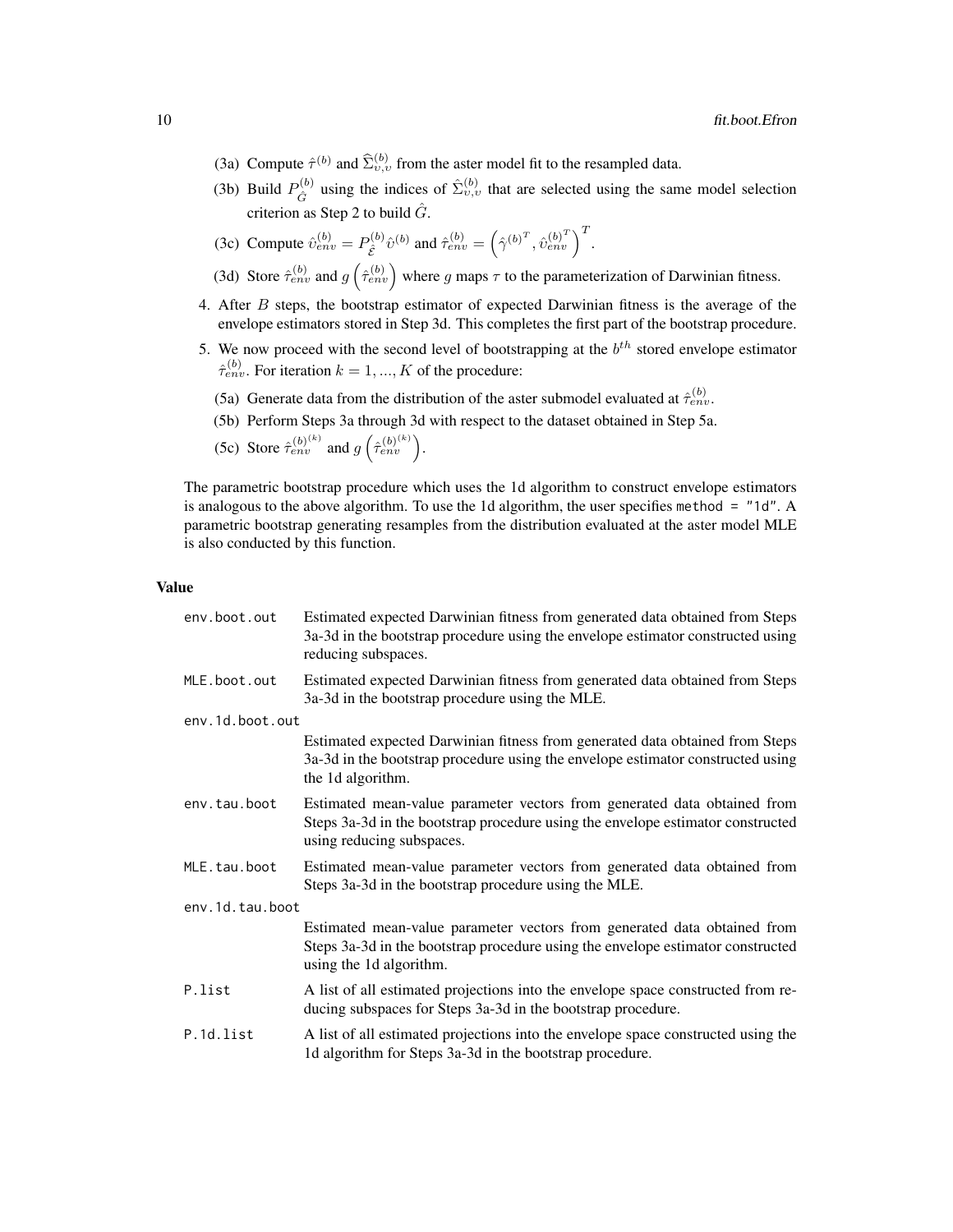<span id="page-10-0"></span>

| vectors.list | A list of indices of eigenvectors used to build the projections in P. list. These in- |
|--------------|---------------------------------------------------------------------------------------|
|              | dices are selected using the user specified model selection criterion as indicated    |
|              | in Steps 3a-3d in the bootstrap procedure.                                            |
| u.1d.list    | A list of indices of eigenvectors used to build the projections in P. list. These in- |
|              | dices are selected using the user specified model selection criterion as indicated    |
|              | in Steps 3a-3d in the bootstrap procedure.                                            |

#### References

Cook, R.D. and Zhang, X. (2014). Foundations for Envelope Models and Methods. *JASA*, In Press.

Cook, R.D. and Zhang, X. (2015). Algorithms for Envelope Estimation. *Journal of Computational and Graphical Statistics*, Published online. [doi:~10.1080/10618600.2015.1029577.](http://doi.org/10.1080/10618600.2015.1029577)

Eck, D. J., Geyer, C. J., and Cook, R. D. (2016). Enveloping the aster model. *in prep*.

Eck, D.~J., Geyer, C.~J., and Cook, R.~D. (2016). Web-based Supplementary Materials for "Enveloping the aster model." *in prep*.

Efron, B. (2014). Estimation and Accuracy After Model Selection. *JASA*, 109:507, 991-1007.

#### Examples

### see Web-based Supplementary Materials for ``Enveloping the aster model.'' ###

generateddata *A generated aster data set with 8 nodes*

#### Description

Simulated data for an aster analysis.

#### Usage

data(generateddata)

#### Format

A dataframe with records for 400 organisms over 6 years. The description of objects included follows:

redata The data frame in long form.

data The asterdata object.

vars Character vector giving the names of the variables in the graph.

t Indicates survival for each of the 6 years.

- u Indicates flowering for each of the 6 years.
- v Counts flower heads for each of the 6 years.
- w Indicates seed production for each of the 6 years.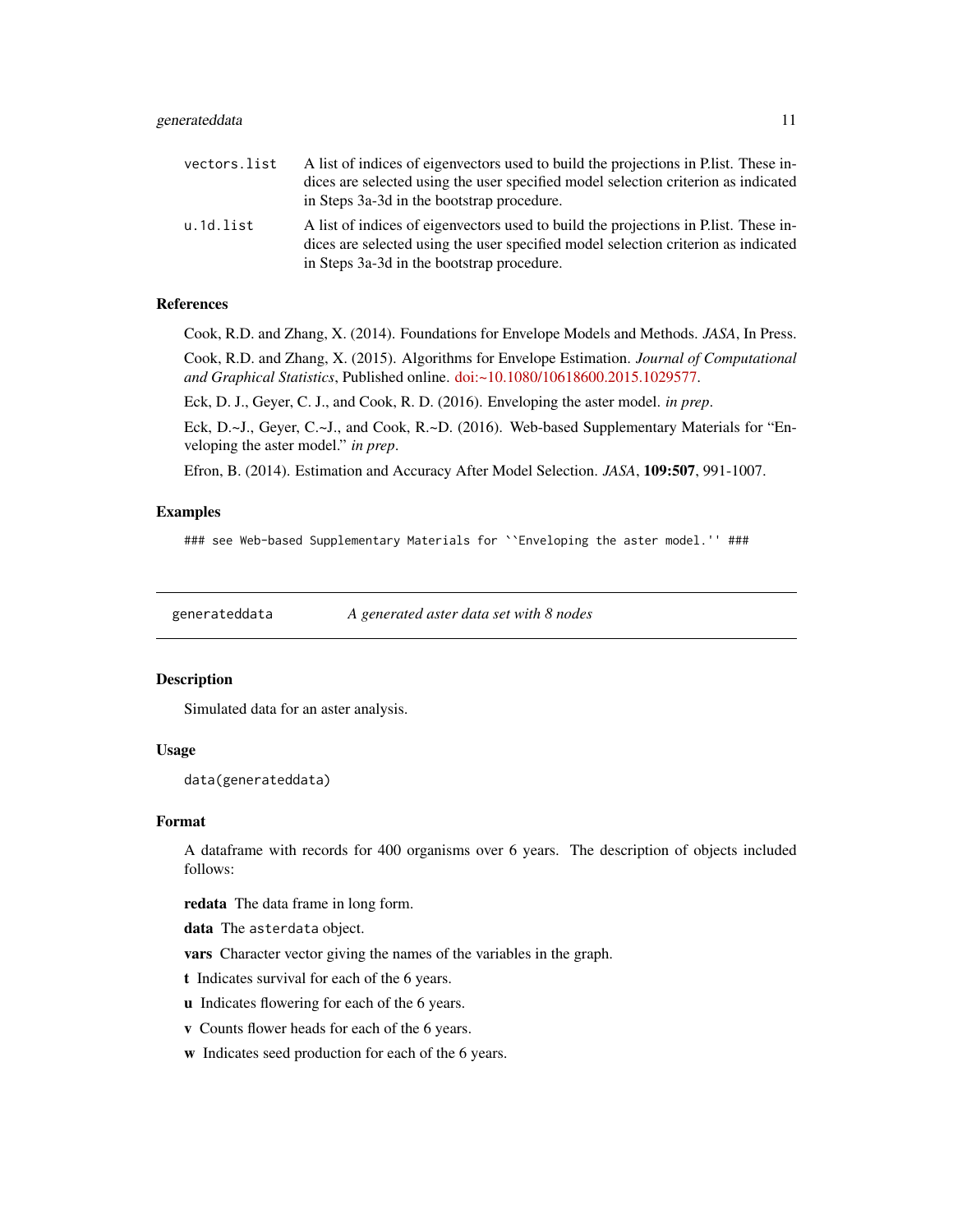- <span id="page-11-0"></span>y Counts seeds for each of the 6 years.
- z1 The first trait thought to be associated with Darwinian fitness.
- z2 The second trait thought to be associated with Darwinian fitness.

get1Dderiv *get1Dderiv*

# Description

The derivative of the objective function for the 1D-algorithm.

#### Usage

get1Dderiv(w,A,B)

#### Arguments

| W | A vector of length of $p$ .                                                                                                                                                                                                                                                                                        |
|---|--------------------------------------------------------------------------------------------------------------------------------------------------------------------------------------------------------------------------------------------------------------------------------------------------------------------|
| A | A $\sqrt{n}$ estimate of an estimator's asymptotic covariance matrix.                                                                                                                                                                                                                                              |
| B | A $\sqrt{n}$ estimate of the parameter associated with the space we are enveloping.<br>For our purposes this quantity is either the outer product of the MLE of the<br>mean-value submodel parameter vector with itself or the outer product of the<br>MLE of the canonical submodel parameter vector with itself. |

#### Details

This function evaluates the derivative of the objective function for the 1D-algorithm at w, A, and B. This is needed in order to reliably find the maximum of the 1D-algorithm objective function.

#### Value

```
dF The value of the derivative of the objective function for the 1D-algorithm evalu-
                 ated at w, A, and B.
```
# References

Cook, R.D. and Zhang, X. (2014). Foundations for Envelope Models and Methods. *JASA*, In Press.

Cook, R.D. and Zhang, X. (2015). Algorithms for Envelope Estimation. *Journal of Computational and Graphical Statistics*, Published online. [doi:~10.1080/10618600.2015.1029577.](http://doi.org/10.1080/10618600.2015.1029577)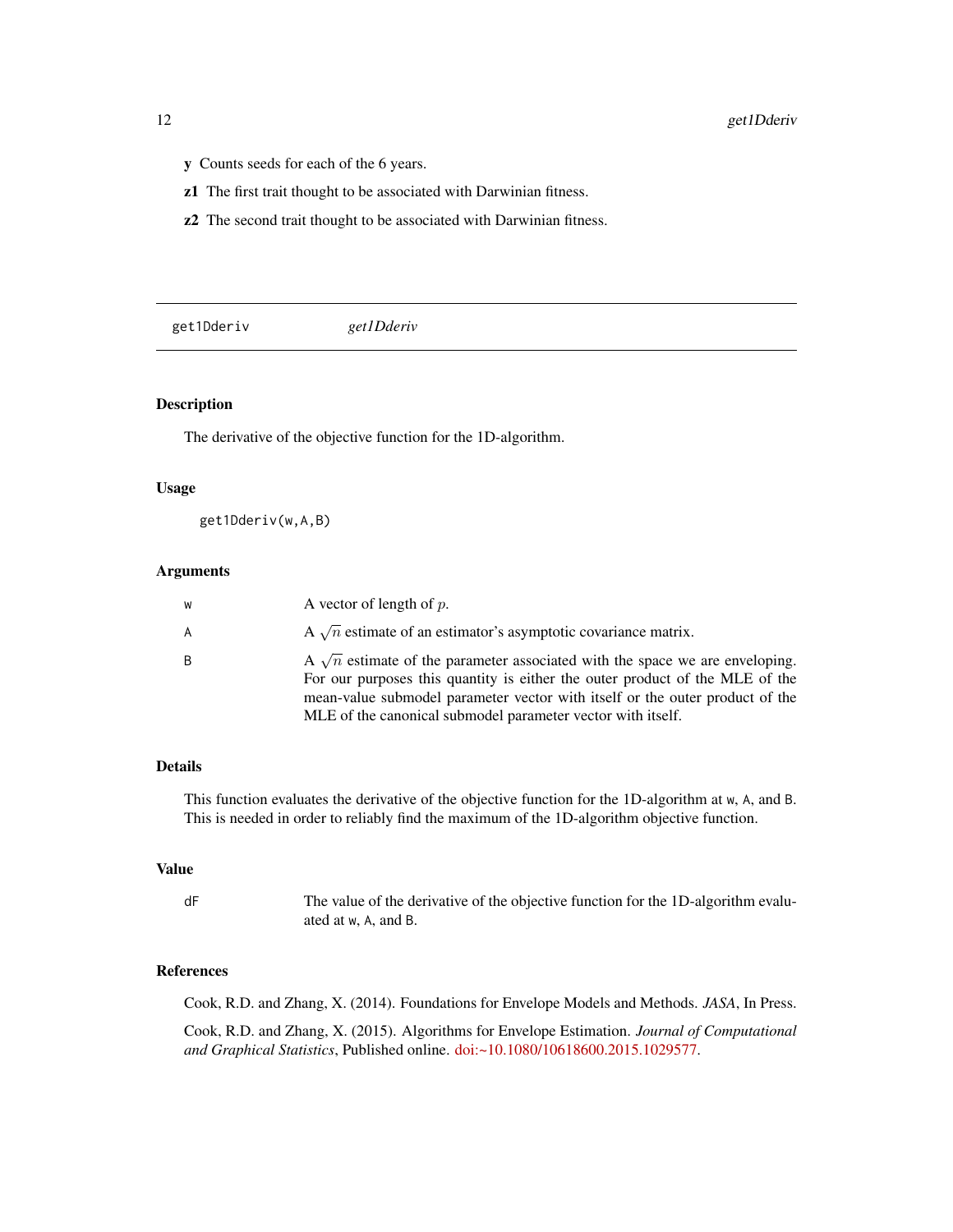#### <span id="page-12-0"></span>get1Dini 13

## Examples

```
## Not run: library(envlpaster)
data(simdata30nodes)
data <- simdata30nodes.asterdata
nnode <- length(vars)
xnew <- as.matrix(simdata30nodes[,c(1:nnode)])
m1 <- aster(xnew, root, pred, fam, modmat)
avar <- m1$fisher
beta <- m1$coef
U <- beta %o% beta
get1Dderiv(w = beta, A = avar, B = U)## End(Not run)
```
get1Dini *get1Dini*

#### Description

Finds appropriate starting values for the 1D-algorithm.

# Usage

get1Dini(A,B)

#### Arguments

| A $\sqrt{n}$ estimate of an estimator's asymptotic covariance matrix.<br>A<br>B<br>MLE of the canonical submodel parameter vector with itself. |  |                                                                                                                                                                     |
|------------------------------------------------------------------------------------------------------------------------------------------------|--|---------------------------------------------------------------------------------------------------------------------------------------------------------------------|
|                                                                                                                                                |  |                                                                                                                                                                     |
|                                                                                                                                                |  | A $\sqrt{n}$ estimate of the parameter associated with the space we are enveloping.<br>For our purposes this quantity is either the outer product of the MLE of the |
|                                                                                                                                                |  | mean-value submodel parameter vector with itself or the outer product of the                                                                                        |
|                                                                                                                                                |  |                                                                                                                                                                     |

# Details

The 1D-algorithm is sensitive to starting values. Maximizers of the 1D-algorithm objective function are close to eigenvectors of A or (A+B). The vector, w, is the eigenvector of A or (A+B) which produces the largest value of the 1D-algorithm objective function.

#### Value

w An appropriate starting value for the 1D-algorithm.

#### References

Cook, R.D. and Zhang, X. (2014). Foundations for Envelope Models and Methods. *JASA*, In Press. Cook, R.D. and Zhang, X. (2015). Algorithms for Envelope Estimation. *Journal of Computational and Graphical Statistics*, Published online. [doi:~10.1080/10618600.2015.1029577.](http://doi.org/10.1080/10618600.2015.1029577)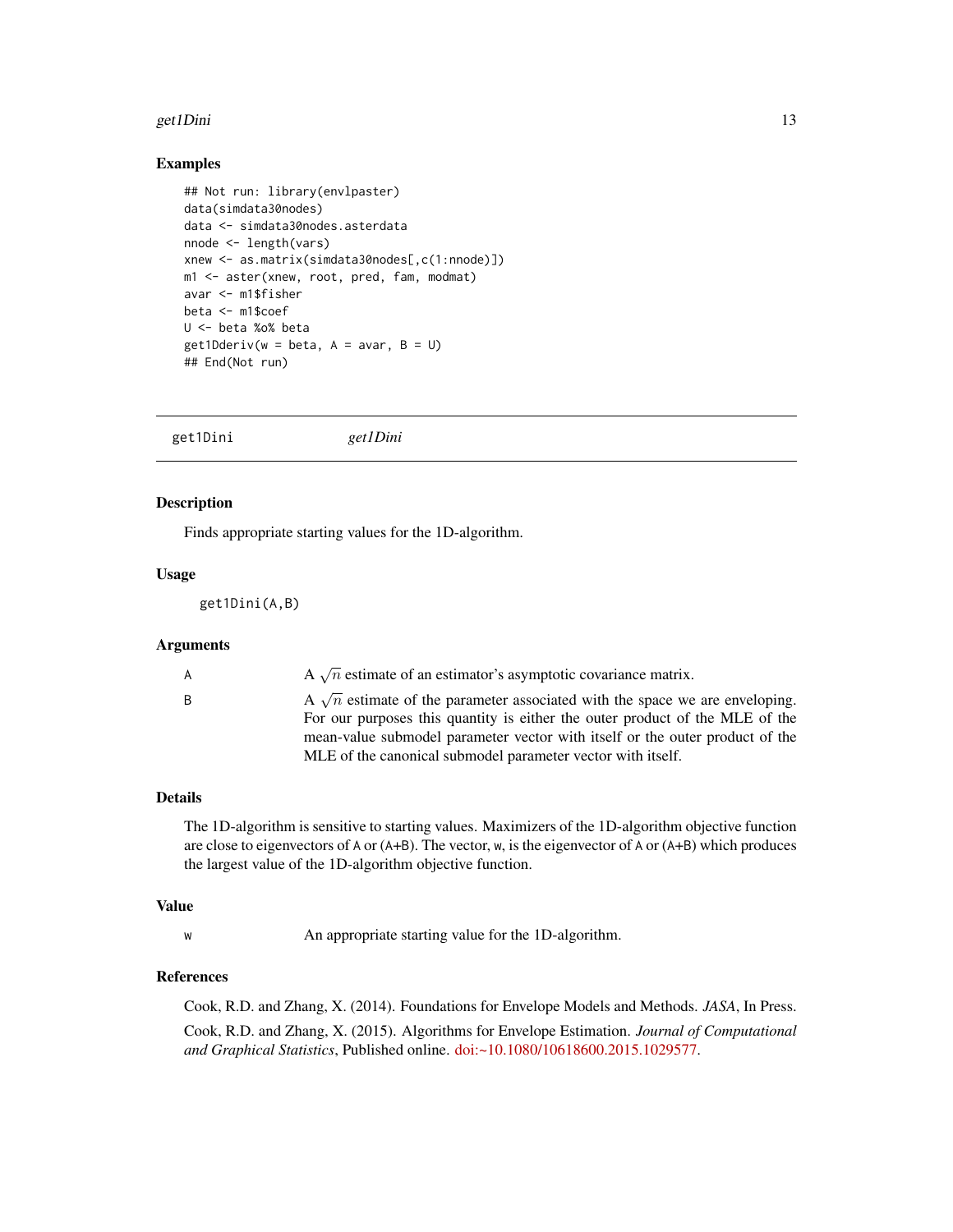## <span id="page-13-0"></span>Examples

```
## Not run: library(envlpaster)
data(simdata30nodes)
data <- simdata30nodes.asterdata
nnode <- length(vars)
xnew <- as.matrix(simdata30nodes[,c(1:nnode)])
m1 <- aster(xnew, root, pred, fam, modmat)
avar <- m1$fisher
beta <- m1$coef
U <- beta %o% beta
get1Dini(A = avar, B = U)## End(Not run)
```
get1Dobj *get1Dobj*

#### Description

The objective function for the 1D-algorithm.

#### Usage

get1Dobj(w,A,B)

#### Arguments

| W | A vector of length of p.                                                                                                                                                                                                                                    |
|---|-------------------------------------------------------------------------------------------------------------------------------------------------------------------------------------------------------------------------------------------------------------|
| A | A $\sqrt{n}$ estimate of an estimator's asymptotic covariance matrix.                                                                                                                                                                                       |
| B | A $\sqrt{n}$ estimate of the parameter associated with the space we are enveloping. for<br>our purposes this quantity is either the outer product of the MLE of the mean-<br>value submodel parameter vector with itself or the outer product of the MLE of |
|   | the canonical submodel parameter vector with itself.                                                                                                                                                                                                        |

#### Details

This function evaluates the objective function for the 1D-algorithm at w, A, and B. The maximizer of this objective function is desired for a problem specific A and B.

#### Value

Fw The value of the objective function for the 1D-algorithm evaluated at w, A, and B.

# References

Cook, R.D. and Zhang, X. (2014). Foundations for Envelope Models and Methods. *JASA*, In Press. Cook, R.D. and Zhang, X. (2015). Algorithms for Envelope Estimation. *Journal of Computational and Graphical Statistics*, Published online. [doi:~10.1080/10618600.2015.1029577.](http://doi.org/10.1080/10618600.2015.1029577)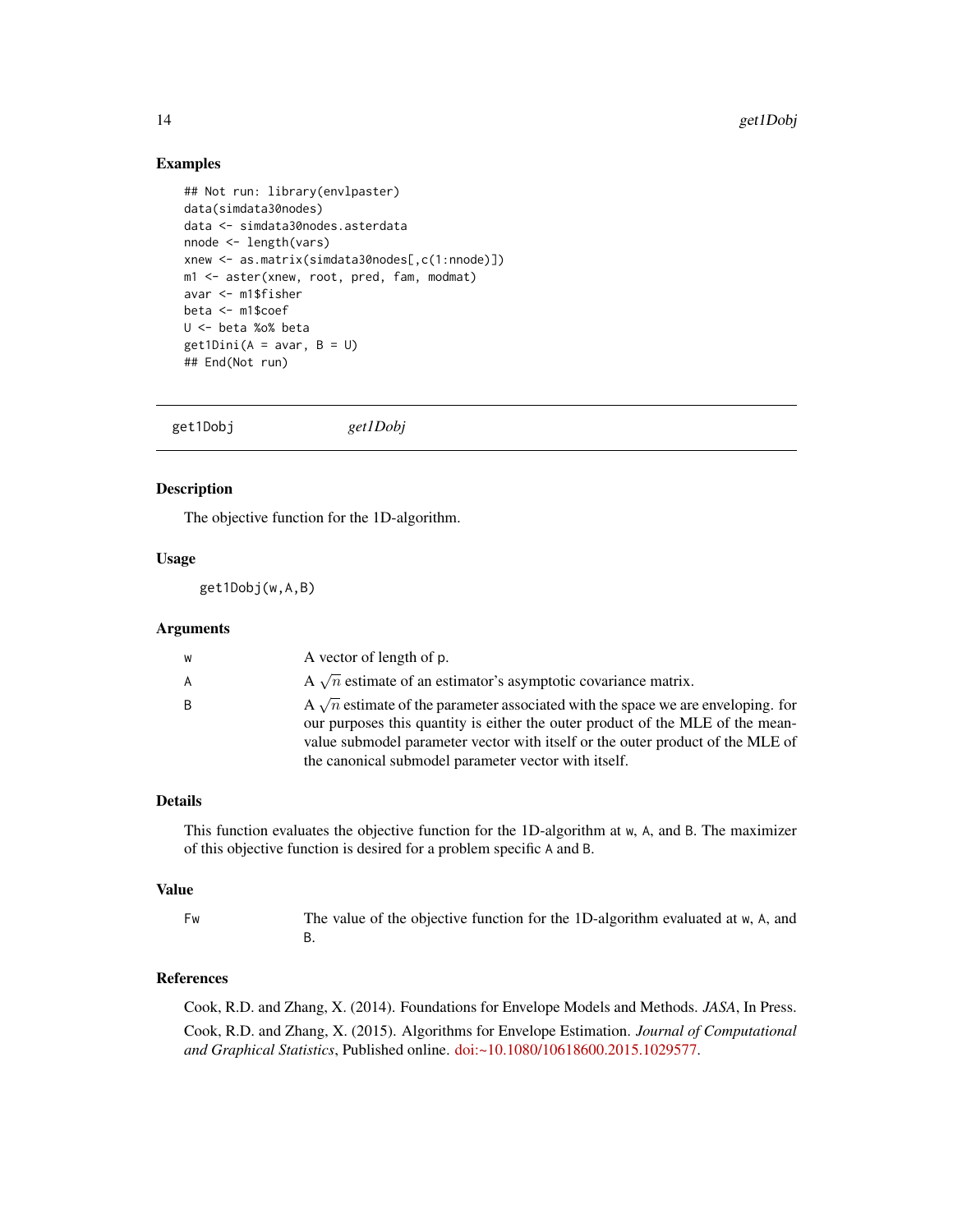# <span id="page-14-0"></span>manifold1Dplus 15

# Examples

```
## Not run: library(envlpaster)
data(simdata30nodes)
data <- simdata30nodes.asterdata
nnode <- length(vars)
xnew <- as.matrix(simdata30nodes[,c(1:nnode)])
m1 <- aster(xnew, root, pred, fam, modmat)
avar <- m1$fisher
beta <- m1$coef
U <- beta %o% beta
get1Dobj(w = beta, A = avar, B = U)## End(Not run)
```
manifold1Dplus *manifold1Dplus*

#### Description

The 1D algorithm

### Usage

manifold1Dplus(M,U,u)

#### Arguments

| M | A $\sqrt{n}$ estimate of an estimator's asymptotic covariance matrix.                                                                                                                                                                                                                                              |
|---|--------------------------------------------------------------------------------------------------------------------------------------------------------------------------------------------------------------------------------------------------------------------------------------------------------------------|
|   | A $\sqrt{n}$ estimate of the parameter associated with the space we are enveloping.<br>For our purposes this quantity is either the outer product of the MLE of the<br>mean-value submodel parameter vector with itself or the outer product of the<br>MLE of the canonical submodel parameter vector with itself. |
|   | The dimension of the envelope space assumed.                                                                                                                                                                                                                                                                       |

#### Details

This function calls get1Dobj, get1Dini, and get1Dderiv in order to find

$$
\max_{w} \left[ \log(w^{T} M w) + \log(w^{T} (M + U) w) - 2 \log(w^{T} w) \right]
$$

using Polak-Ribiere conjugate gradient in optim. This maximization is conducted a total of u times and at each iteration a vector belonging to the envelope space is returned. The vector returned at a specific iteration is orthogonal to the vectors returned at previous iterations. When finished, a basis matrix for the envelope space is returned.

#### Value

- 
- G A  $\sqrt{n}$  estimator of the basis matrix for the envelope subspace. This matrix has u columns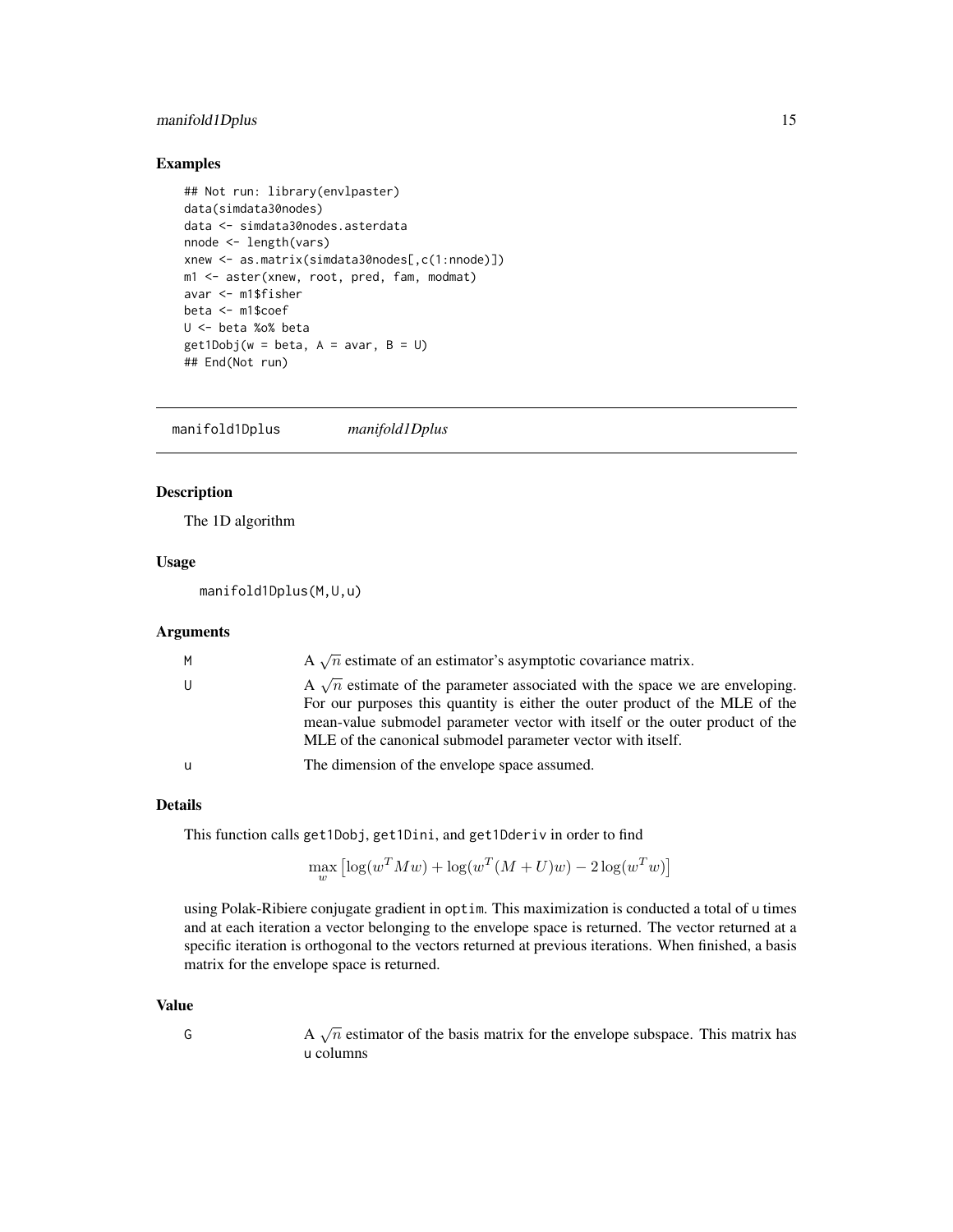# <span id="page-15-0"></span>References

Cook, R.D. and Zhang, X. (2014). Foundations for Envelope Models and Methods. *JASA*, In Press. Cook, R.D. and Zhang, X. (2015). Algorithms for Envelope Estimation. *Journal of Computational and Graphical Statistics*, Published online. [doi:~10.1080/10618600.2015.1029577.](http://doi.org/10.1080/10618600.2015.1029577)

# Examples

```
## Not run: library(envlpaster)
data(simdata30nodes)
data <- simdata30nodes.asterdata
nnode <- length(vars)
xnew <- as.matrix(simdata30nodes[,c(1:nnode)])
m1 <- aster(xnew, root, pred, fam, modmat)
avar <- m1$fisher
beta <- m1$coef
U <- beta %o% beta
manifold1Dplus(M = avar, U = U, u = 1)
## End(Not run)
```

```
matpower matpower
```
#### Description

Raises a matrix to a power.

# Usage

matpower(a,alpha)

## Arguments

| a     | An $n \times n$ matrix                  |
|-------|-----------------------------------------|
| alpha | The power which to raise the matrix to. |

#### Value

| aı | The matrix raised to the desired power |  |  |  |  |
|----|----------------------------------------|--|--|--|--|
|----|----------------------------------------|--|--|--|--|

#### Examples

```
## Not run: library(envlpaster)
data(simdata30nodes)
data <- simdata30nodes.asterdata
nnode <- length(vars)
xnew <- as.matrix(simdata30nodes[,c(1:nnode)])
m1 <- aster(xnew, root, pred, fam, modmat)
avar <- m1$fisher
matpower(a = a\varphi, alpha = -1)
## End(Not run)
```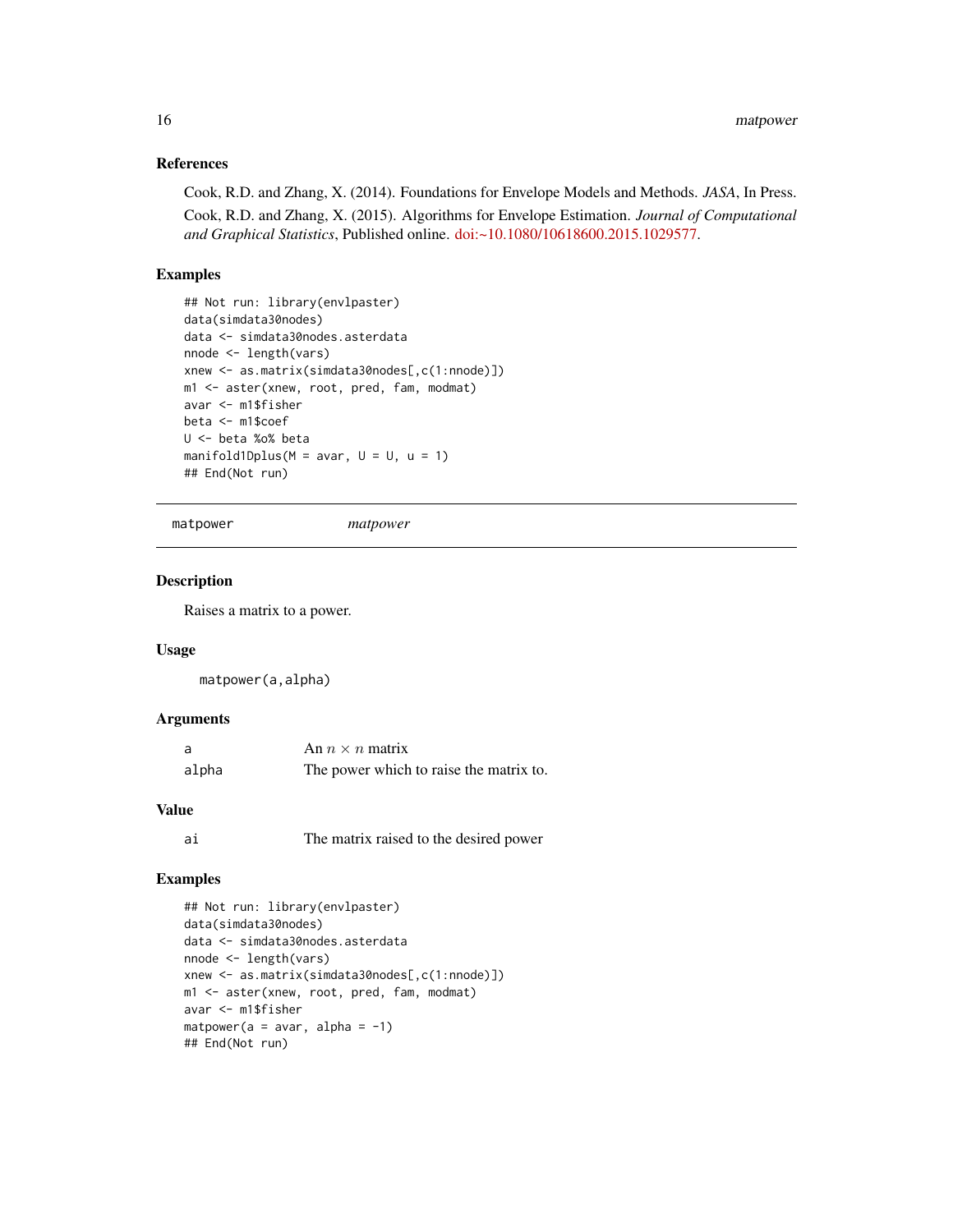<span id="page-16-0"></span>Mguttatus *Mguttatus*

#### Description

A dataset with observed characteristics on 2313 Mimulus guttatus flowers.

# Usage

data(Mguttatus)

#### Format

A dataset with observed characteristics on 2313 Mimulus guttatus flowers. The description of objects included follows:

Mguttatus.redata The data frame in long form.

Mguttatus The asterdata object.

quantities The quantities required to fit the aster model. The components not described in the aster help section are described below.

fit The indices of nodes in the Mguttatus.redata dataset that correspond to Darwinian fitness.

gen\_bac The genetic background of the M. guttatus flower.

site The field site of the M. guttatus flower.

inversion The inversion orientation of the M. guttatus flower.

ecotype The ecotype of the M. guttatus flower.

### References

Lowry, D.~B. and Willis, J.~H. (2010). A Widespread Chromosomal Inversion Polymorphism Contributes to a Major Life-History Transition, Local Adaptation, and Reproductive Isolation. *PLoS Biol*, 8(9): e1000500. [doi:~10.1371/journal.pbio.1000500.](http://doi.org/10.1371/journal.pbio.1000500)

projection *projection*

### Description

Computes a projection into the column space of a user specified matrix.

#### Usage

projection(a)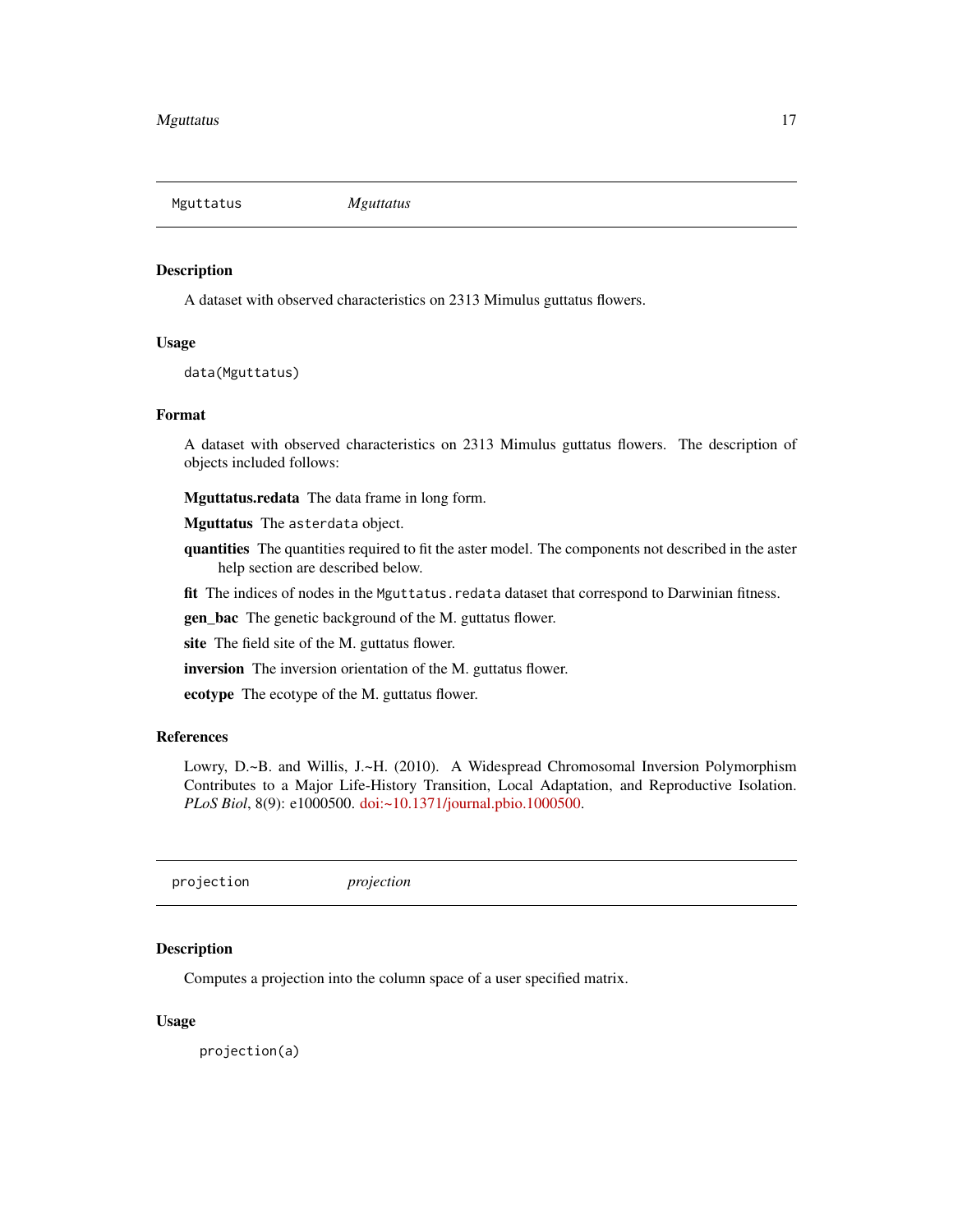#### <span id="page-17-0"></span>18 scanner and the set of the set of the set of the set of the set of the set of the set of the set of the set of the set of the set of the set of the set of the set of the set of the set of the set of the set of the set o

#### Arguments

a An  $n \times m$  matrix

#### Value

pa The projection into the column space of a

#### Examples

```
## Not run: library(envlpaster)
data(simdata30nodes)
data <- simdata30nodes.asterdata
nnode <- length(vars)
xnew <- as.matrix(simdata30nodes[,c(1:nnode)])
m1 <- aster(xnew, root, pred, fam, modmat)
avar <- m1$fisher
projection(a = avar)
## End(Not run)
```
scanner *scanner*

# Description

A diagnostic assessing the potential benefits of envelope methodology for a particular aster model.

#### Usage

scanner(M, coef, u)

#### Arguments

| М    | A $\sqrt{n}$ estimate of an estimator's asymptotic covariance matrix. |
|------|-----------------------------------------------------------------------|
| coef | The MLE of the parameter of interest.                                 |
| u    | The dimension of the envelope space assumed.                          |

#### Details

This function provides users with a rough diagnostic for the performance of an envelope estimator at a specific dimension. We can see how close a particular potential envelope estimator is to the MLE as well as the proportion of variation that will be discarded when using envelope estimation. This amount of variation discarded is optimistic since it does not account for variability associated with estimating the projection into the envelope space.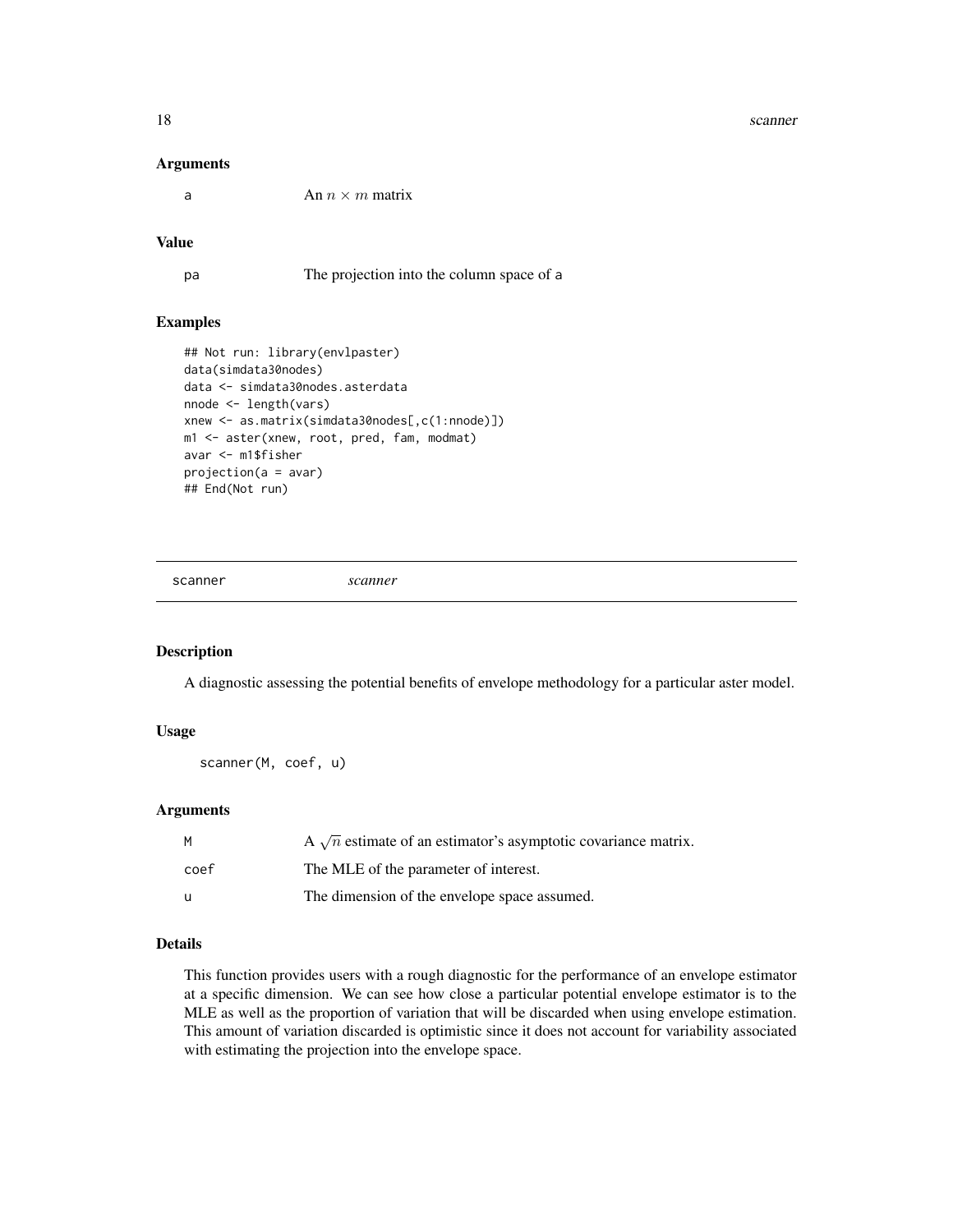#### <span id="page-18-0"></span>secondboot and the second second second second second second second second second second second second second second second second second second second second second second second second second second second second second

# Value

| indices | The indices of the u most relevant eigenvectors of M to the construction of coef.                                               |
|---------|---------------------------------------------------------------------------------------------------------------------------------|
| table   | An output table. The first column is the projection of coef into the space<br>spanned by the eigenvectors given by the indices. |
| G       | The u most relevant eigenvectors of M to the construction of coef.                                                              |
| prop    | the sum of the remaining eigenvalues of M divided by the sum of all of the eigen-<br>values of M.                               |

# Examples

```
## Not run: library(envlpaster)
data(simdata30nodes)
data <- simdata30nodes.asterdata
nnode <- length(vars)
xnew <- as.matrix(simdata30nodes[,c(1:nnode)])
m1 <- aster(xnew, root, pred, fam, modmat)
avar <- m1$fisher
beta <- m1$coef
scanner(M = avar, coef = beta, u = 1)
## End(Not run)
```

| secondboot | secondboot |
|------------|------------|
|            |            |

# Description

A parametric bootstrap procedure evaluated at an envelope estimator of the submodel mean-value parameter vector  $\tau$  that was obtained using eigenstructures or the 1d algorithm.

#### Usage

```
secondboot(k, nboot2, out, model, index, data, amat,
 newdata, method = c("eigen", "1d")
```
# Arguments

| k      | The index of the top level parametric bootstrap procedure conducted by fit.boot. Efron<br>that the second level of bootstrapping is being applied to. |
|--------|-------------------------------------------------------------------------------------------------------------------------------------------------------|
| nboot2 | The bootstrap sample size for the second level of parametric bootstrapping.                                                                           |
| out    | The output of fit.boot.Efron.                                                                                                                         |
| model  | An aster model object.                                                                                                                                |
| index  | The indices denoting which components of the canonical parameter vector are<br>parameters of interest.                                                |
| data   | An asterdata object corresponding to the original data.                                                                                               |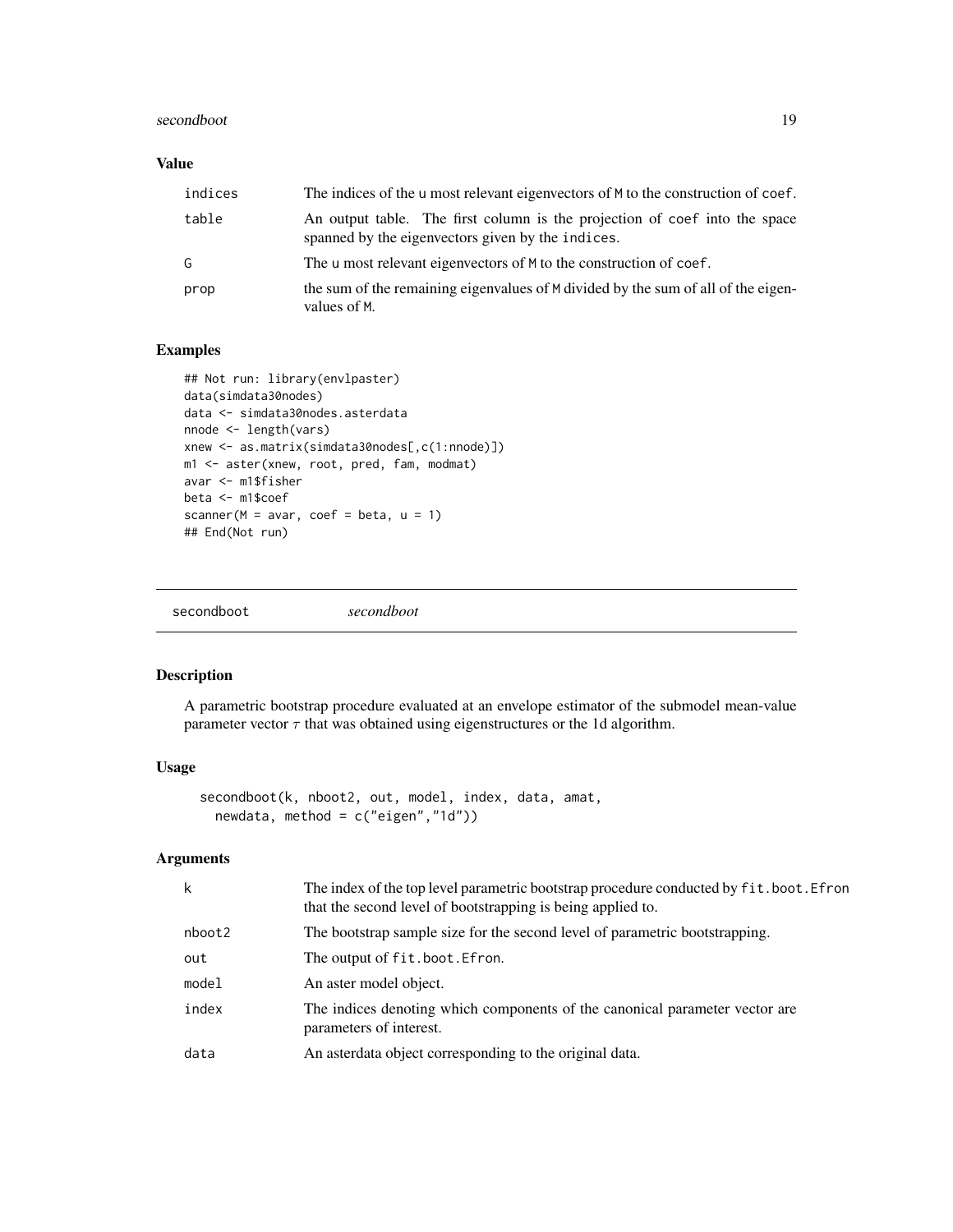| amat    | This object can either be an array or a matrix. It specifies a linear combination                                  |
|---------|--------------------------------------------------------------------------------------------------------------------|
|         | of mean-value parameters that correspond to expected Darwinian fitness. See                                        |
|         | the aster function help page in the original aster package for more details.                                       |
| newdata | A dataframe corresponding to hypothetical individuals in which expected Dar-<br>winian fitness is to be estimated. |
| method  | The procedure used to obtain envelope estimators.                                                                  |

#### Details

This function implements the second level of the parametric bootstrap procedure given by either Algorithm 1 or Algorithm 2 in Eck (2015) with respect to the mean-value parameterization. This is detailed in Steps 4 through 5c in the algorithm below. At iteration  $b$ , this parametric bootstrap generates resamples from the distribution evaluated at the envelope estimator  $(\hat{\tau}_{env}^{(b)})$  of  $\tau$ . In this case, the selected indices producing the eigenstructure which was used to construct the envelope estimator  $\hat{\tau}_{env}^{(b)}$  are used to construct envelope estimators for the generated data. These resamples are used to estimate the variability of  $\hat{\tau}_{env}^{(b)}$ . The algorithm using eigenstructures is as follows:

- 1. Fit the aster model to the data and obtain  $\hat{\tau} = (\hat{\gamma}^T, \hat{v}^T)$  and  $\hat{\Sigma}$  from the aster model fit.
- 2. Compute the envelope estimator of v in the original sample, given as  $\hat{v}_{env} = P_{\hat{G}} \hat{v}$  where  $P_{\hat{G}}$ is computed using eigenstructures and selected via a model selection criterion of choice.
- 3. Perform a parametric bootstrap by generating resamples from the distribution of the aster submodel evaluated at  $\hat{\tau}_{env} = (\hat{\gamma}^T, \hat{v}_{env}^T)^T$ . For iteration  $b = 1, ..., B$  of the procedure:
	- (3a) Compute  $\hat{\tau}^{(b)}$  and  $\hat{\Sigma}_{v,v}^{(b)}$  from the aster model fit to the resampled data.
	- (3b) Build  $P_{\hat{C}}^{(b)}$  $S_{\hat{G}}^{(b)}$  using the indices of  $\hat{\Sigma}_{v,v}^{(b)}$  that are selected using the same model selection criterion as Step 2 to build  $\hat{G}$ .

(3c) Compute 
$$
\hat{v}_{env}^{(b)} = P_{\hat{\mathcal{E}}}^{(b)} \hat{v}^{(b)}
$$
 and  $\hat{\tau}_{env}^{(b)} = (\hat{\gamma}^{(b)^T}, \hat{v}_{env}^{(b)^T})^T$ .

- (3d) Store  $\hat{\tau}_{env}^{(b)}$  and  $g\left(\hat{\tau}_{env}^{(b)}\right)$  where g maps  $\tau$  to the parameterization of Darwinian fitness.
- 4. After B steps, the bootstrap estimator of expected Darwinian fitness is the average of the envelope estimators stored in Step 3d. This completes the first part of the bootstrap procedure.
- 5. We now proceed with the second level of bootstrapping at the  $b<sup>th</sup>$  stored envelope estimator  $\hat{\tau}_{env}^{(b)}$ . For iteration  $k = 1, ..., K$  of the procedure:
	- (5a) Generate data from the distribution of the aster submodel evaluated at  $\hat{\tau}_{env}^{(b)}$ .
	- (5b) Perform Steps 3a through 3d with respect to the dataset obtained in Step 5a.
	- (5c) Store  $\hat{\tau}_{env}^{(b)}$  and  $g\left(\hat{\tau}_{env}^{(b)}\right)$ .

When the second level of bootstrapping is completed for all  $b = 1, ..., B$  then this function reports the standard deviation of the bootstrapped envelope estimator of expected Darwinian fitness. In this case, the bootstrap procedure accounts for model selection volatility. The bootstrapped envelope estimator is

$$
\hat{\mu}_g = \frac{1}{B} \sum_{b=1}^{B} g(\hat{\tau}_{env}^{(b)})
$$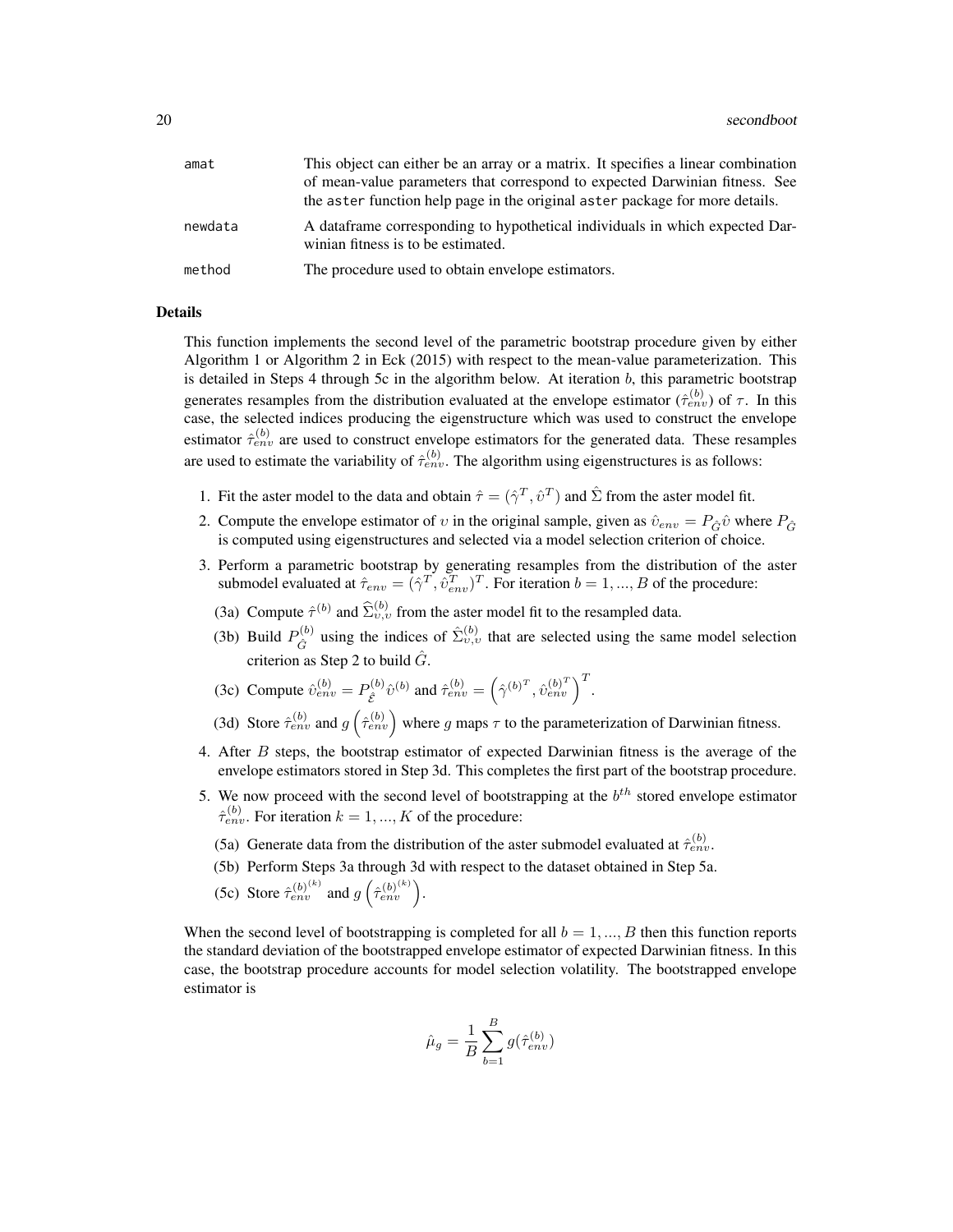#### secondboot 21

where  $g(\hat{\tau}_{env}^{(b)})$  are the stored envelope estimators of expected Darwinian fitness in the env. boot. out matrix included in the output of fit.boot.Efron. The standard deviation of the bootstrapped envelope estimator of expected Darwinian fitness is

$$
\sum_{b=1}^{B} \left[ \widehat{\omega v}^{(b)^{T}} \hat{V}^{-1} \widehat{\omega v}^{(b)} \right] / B
$$

where  $\widehat{cov}^{(b)} = \mathbf{B}^{(b)^T} C^{(b)} / K$  and  $\hat{V} = \mathbf{B}^{(b)^T} \mathbf{B}^{(b)} / K$ . The matrix  $\mathbf{B}^{(b)} \in R^{K \times p}$  has rows given by

$$
\hat{\tau}_{env}^{(b)^{(k)}} - \sum_{k=1}^{K} \hat{\tau}_{env}^{(b)^{(k)}} / K
$$

and the matrix  $C^{(b)} \in R^{K \times d}$  has columns given by

$$
g\left(\tau_{env}^{\left(b\right)^{\left(k\right)}}\right)-g\left(\tau_{env}^{\left(b\right)}\right)
$$

For more details, see Efron (2014) and Eck (2015). The parametric bootstrap procedure which uses the 1d algorithm to construct envelope estimators is analogous to the above algorithm. To use the 1d algorithm, the user specifies method = "1d" instead of method = "eigen".

#### Value

.

| sd.Efron               | The estimated standard deviation (sd) for estimated expected Darwinian fitness<br>where is estimation is conducted using envelope methodology. This sd accounts |
|------------------------|-----------------------------------------------------------------------------------------------------------------------------------------------------------------|
|                        | for model selection volatility. An eigenvalue decomposition using eigen is used<br>internally to calculate this quantity.                                       |
| COV                    | A components needed to construct sd. Efron if other numerical methods are<br>desired.                                                                           |
| $\vee$                 | A components needed to construct sd. Efron if other numerical methods are<br>desired.                                                                           |
| MLE.tau.boot.subsample |                                                                                                                                                                 |
|                        | A components needed to construct sd. Efron if other numerical methods are<br>desired.                                                                           |
| est.env.subsample      |                                                                                                                                                                 |
|                        | A components needed to construct sd. Efron if other numerical methods are<br>desired.                                                                           |

#### References

Cook, R.D. and Zhang, X. (2014). Foundations for Envelope Models and Methods. *JASA*, In Press. Cook, R.D. and Zhang, X. (2015). Algorithms for Envelope Estimation. *Journal of Computational and Graphical Statistics*, Published online. [doi:~10.1080/10618600.2015.1029577.](http://doi.org/10.1080/10618600.2015.1029577)

Eck, D. J., Geyer, C. J., and Cook, R. D. (2016). Enveloping the aster model. *in prep*.

Eck, D.~J., Geyer, C.~J., and Cook, R.~D. (2016). Web-based Supplementary Materials for "Enveloping the aster model." *in prep*.

Efron, B. (2014). Estimation and Accuracy After Model Selection. *JASA*, 109:507, 991-1007.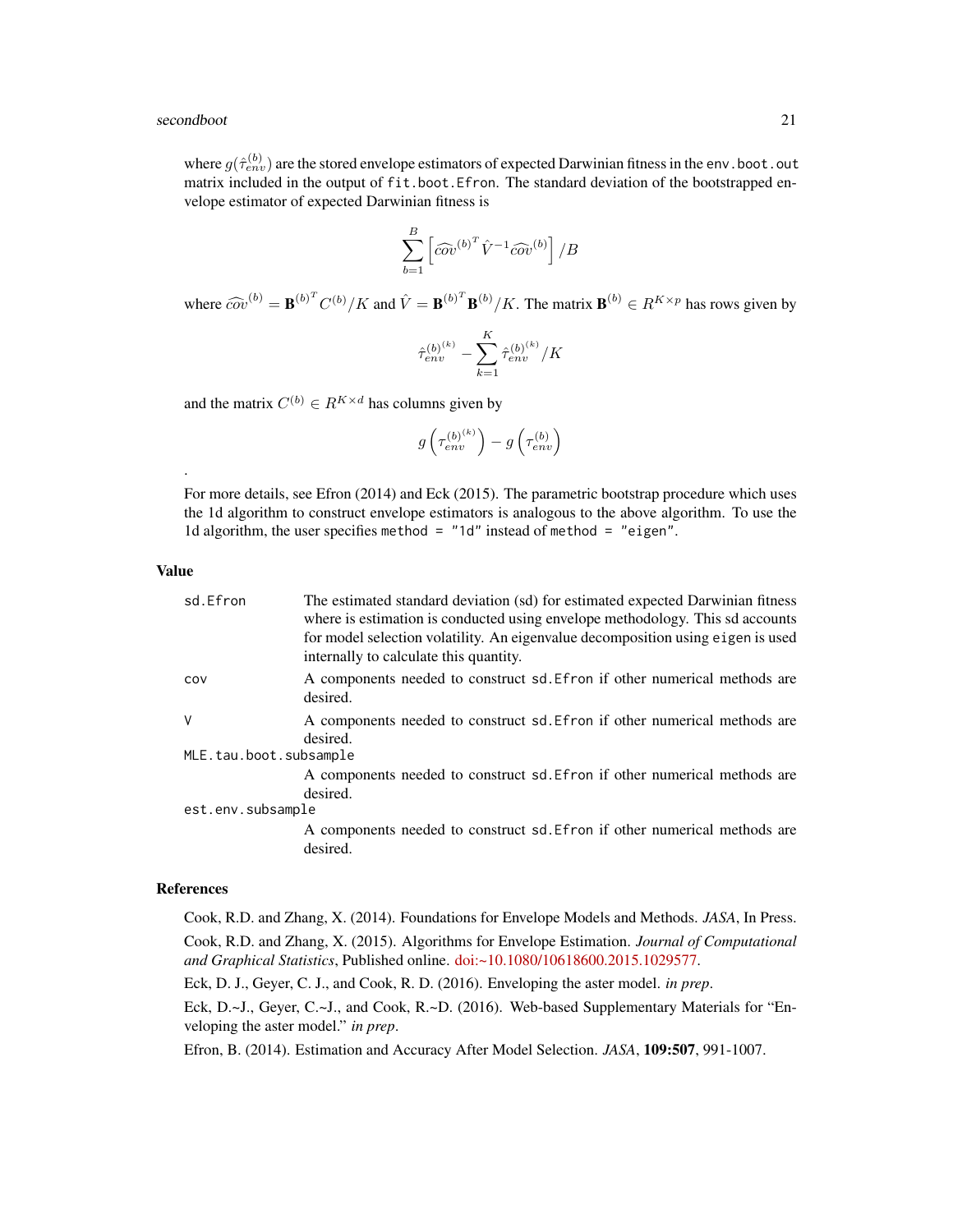#### <span id="page-21-0"></span>Examples

### Web-based Supplementary Materials for ``Enveloping the aster model.'' ###

selection *selection*

#### Description

Finds the envelope eigenspace or dimension that is favored using AIC, BIC, or the LRT at a specified size.

#### Usage

selection(parm, index, model, data = NULL, alpha = 0.05, type = c("canonical","mean-value"), method = c("eigen","1d"))

#### Arguments

| parm   | The MLE of the parameter of interest.                                                                  |
|--------|--------------------------------------------------------------------------------------------------------|
| index  | The indices denoting which components of the canonical parameter vector are<br>parameters of interest. |
| model  | An aster model object.                                                                                 |
| data   | An asterdata object.                                                                                   |
| alpha  | The desired size of the LRT.                                                                           |
| type   | The parameterization of the aster model in which envelope methods are being<br>applied.                |
| method | The procedure used to obtain envelope estimators.                                                      |

#### Details

This function provides the user with the envelope model dimension or indices of the eigenspace favored by AIC, BIC, and the likelihood ratio test of size alpha. There are four possible combinations of outputs. They are:

- 1. The specification of method = "eigen" and type = "mean-value" provides the user with the indices of the eigenspace of estimated Fisher information used to construct an envelope estimator for  $\tau$  favored by AIC, BIC, and the LRT of size alpha.
- 2. The specification of method  $=$  "eigen" and type  $=$  "canonical" provides the user with the indices of the eigenspace of estimated Fisher information used to construct an envelope estimator for  $\beta$  favored by AIC, BIC, and the LRT of size alpha.
- 3. The specification of method = "1d" and type = "mean-value" provides the user with the envelope model dimension used to construct an envelope estimator for  $\tau$  favored by AIC, BIC, and the LRT of size alpha.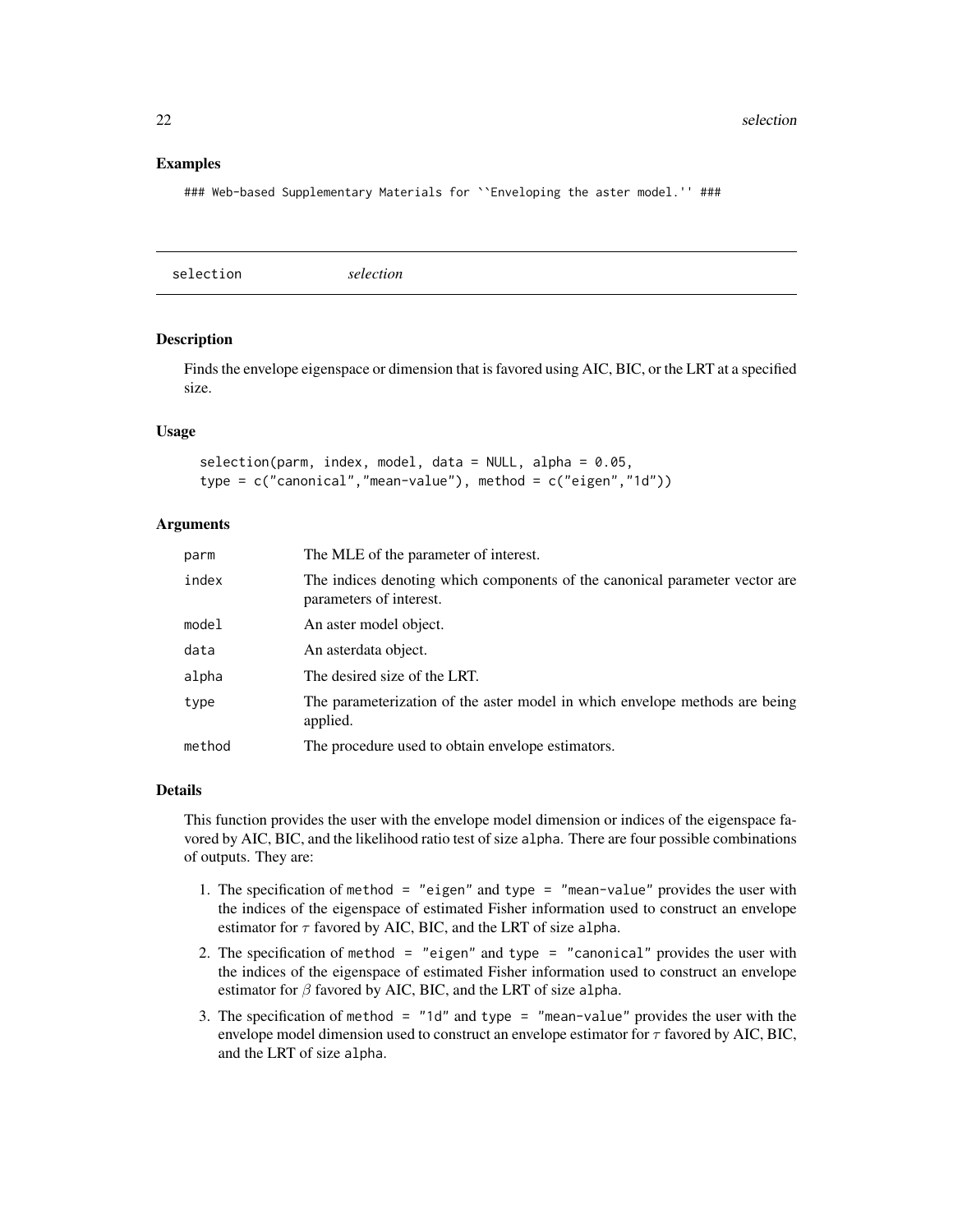#### selection 23

4. The specification of method =  $"1d"$  and type =  $"canonical"$  provides the user with the envelope model dimension used to construct an envelope estimator for  $\beta$  favored by AIC, BIC, and the LRT of size alpha.

When one is interested in envelope model dimensions or eigenspaces with respect to  $\beta$ , then an asterdata object does not need to be specified. On the other hand, an asterdata is needed in order to map the estimated  $\tau$  to its corresponding  $\beta$  value. This is necessary because of the interface (or lack thereof) between current aster and aster2 software. The way in which aster model log likelihoods are evaluated is incorporated in aster software and changing parameterizations is carried out using aster2 software.

#### Value

| aic | The eigenspace or envelope model dimension favored using AIC.                                 |
|-----|-----------------------------------------------------------------------------------------------|
| bic | The eigenspace or envelope model dimension favored using BIC.                                 |
| LRT | The eigenspace or envelope model dimension favored using the LRT of size<br>alpha.            |
| out | The output table of all model selection criteria for all envelope estimators con-<br>sidered. |

## References

Cook, R.D. and Zhang, X. (2014). Foundations for Envelope Models and Methods. *JASA*, In Press. Cook, R.D. and Zhang, X. (2015). Algorithms for Envelope Estimation. *Journal of Computational and Graphical Statistics*, Published online. [doi:~10.1080/10618600.2015.1029577.](http://doi.org/10.1080/10618600.2015.1029577)

Eck, D. J., Geyer, C. J., and Cook, R. D. (2016). Enveloping the aster model. *in prep*.

#### Examples

```
## Not run:
 set.seed(13)
 library(envlpaster)
 library(aster2)
 data(generateddata)
 m.null \leq aster(resp \sim 0 + varb, fam = fam, pred = pred,
    varvar = varb, idvar = id, root = root, data = redata)
 ml \leq -aster(resp \sim 0 + varb + mass + timing,fam = fam, pred = pred, varvar = varb, idvar = id,
   root = root, data = redata)
 m2 \le - aster(resp \sim 0 + varb + mass + timing +
    I(mass^2) + I(timing^2) + I(mass*timing),fam = fam, pred = pred, varv = varb, idvar = id,
   root = root, data = redata)
 anova.table <- anova(m.null,m1,m2); anova.table
 beta <- m1$coef
 a <- grepl( "offsp", names(beta))
 a \leftarrow a + \text{grepl}('"surviv", names(beta))b \le which(a == 1)
 target <- c(1:length(beta))[-b]
 nnode <- ncol(m1$x)
```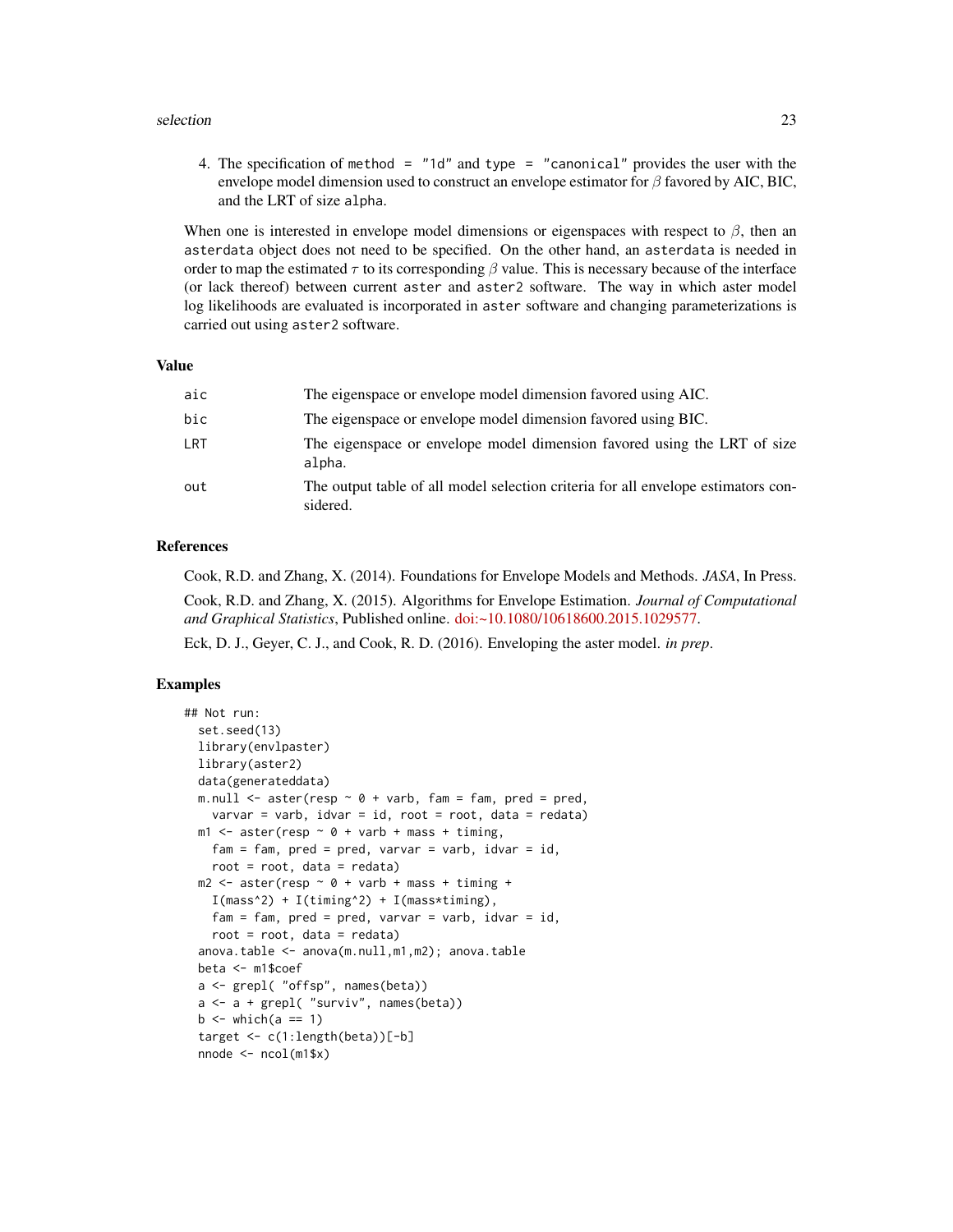```
data.aster <- asterdata(data, vars, pred, rep(0,nnode),
   fam, families = list("bernoulli", "poisson",
   fam.zero.truncated.poisson()))
 selection(param = beta, index = target, model = m1,data = data.aster, alpha = 0.05, type = "canonical",
   method = "eigen")
## End(Not run)
```
simdata30nodes *A generated aster data set with 30 nodes*

## Description

Simulated data for an aster analysis. Loads 7 objects.

#### Usage

data(simdata30nodes)

#### Format

The data frame with records for 3000 organisms over 10 years. The dataset corresponding to our aster analysis. The following four descriptions explain the elements of this dataset.

- u Indicates survival for each of the 10 years.
- w Counts offspring for each of the 10 years.
- v Indicates if  $w > 0$  for each of the 10 years.
- z A covariate of potential interest, 10 in total.

variables Character vector giving the names of the variables in the graph.

- root The root data. For aster.default an nind by nnode matrix, for aster.formula an nind  $*$  nnode vector.
- modmat An nind by nnode by ncoef three-dimensional array, the model matrix. aster.formula constructs such a modmat from its formula, the data frame data, and the variables in the environment of the formula.
- formula Necessary for changing to class aster.formula.

xlevels Necessary for changing to class aster.formula.

terms Necessary for changing to class aster.formula.

simdata30nodes.asterdata An object of class asterdata corresponding to simdata30nodes.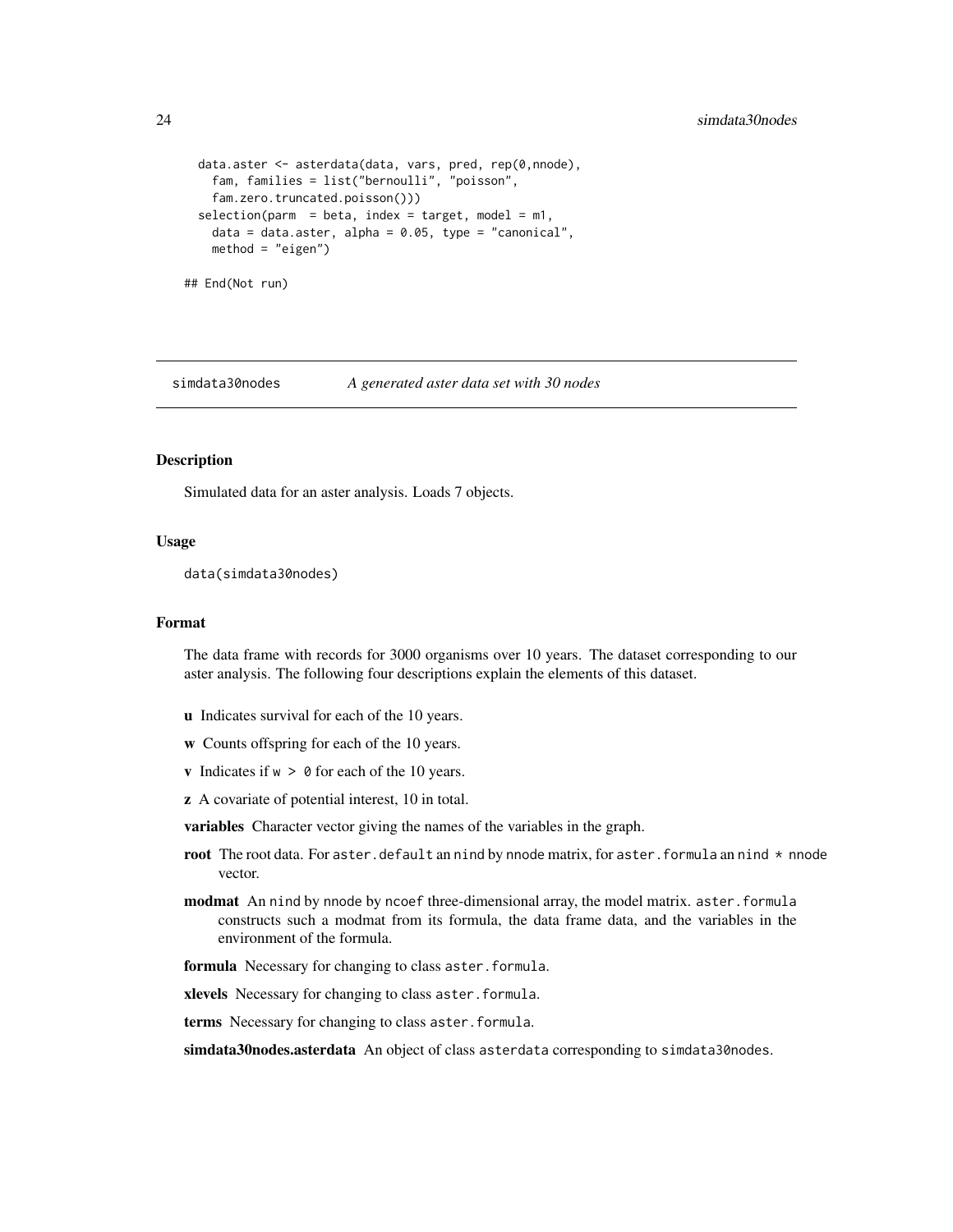#### <span id="page-24-0"></span>targetboot 25

#### Details

This object contains an aster data set in wide form, an object of class asterdata corresponding to the original data set, and vectors specifying the graphical structure of the aster model.

There are 3000 simulated individuals in this aster analysis. Our data is generated in two parts. The first part follows Technical report 671 (TR 671) on Charlie Geyer's Aster Models for Life History Analysis webpage. For our data, nind =  $3000$ , ntime =  $10$ , psurv = 0.95, prepr = 0.7, mpois = 1, and the seed is set at set.seed(13) which is different from the original simulation setup.

We follow the model construction in TR 671 through out 6. We then generate a new dataset from the aster model where the components of the submodel mean-value parameter vector  $\tau$  corresponding to Darwinian fitness is in the space spanned by the first, second, and fourth eigenvectors of Fisher information.

# References

Geyer, C. J. and Shaw, R. G. (2009). Model Selection in Estimation of Fitness Landscapes. Technical Report No. 671. School of Statistics, University of Minnesota. [http://conservancy.umn.](http://conservancy.umn.edu/handle/11299/56219) [edu/handle/11299/56219](http://conservancy.umn.edu/handle/11299/56219).

targetboot *targetboot*

#### Description

A parametric bootstrap procedure evaluated at an envelope estimator of the submodel mean-value parameter vector  $\tau$  that was obtained using the 1D algorithm.

## Usage

```
targetboot(model, nboot, index, u, data,
 quiet = FALSE, m = 100
```
#### Arguments

| model | An aster model object                                                                                 |
|-------|-------------------------------------------------------------------------------------------------------|
| nboot | The number of bootstrap iterations desired                                                            |
| index | The indices denoting which components of the canonical parameter vector are<br>parameters of interest |
| u     | The dimension of the envelope space assumed                                                           |
| data  | An asterdata object                                                                                   |
| quiet | A logical argument. If FALSE, the function displays how much time it takes to<br>run m iterations     |
| m     | The length of the output interval                                                                     |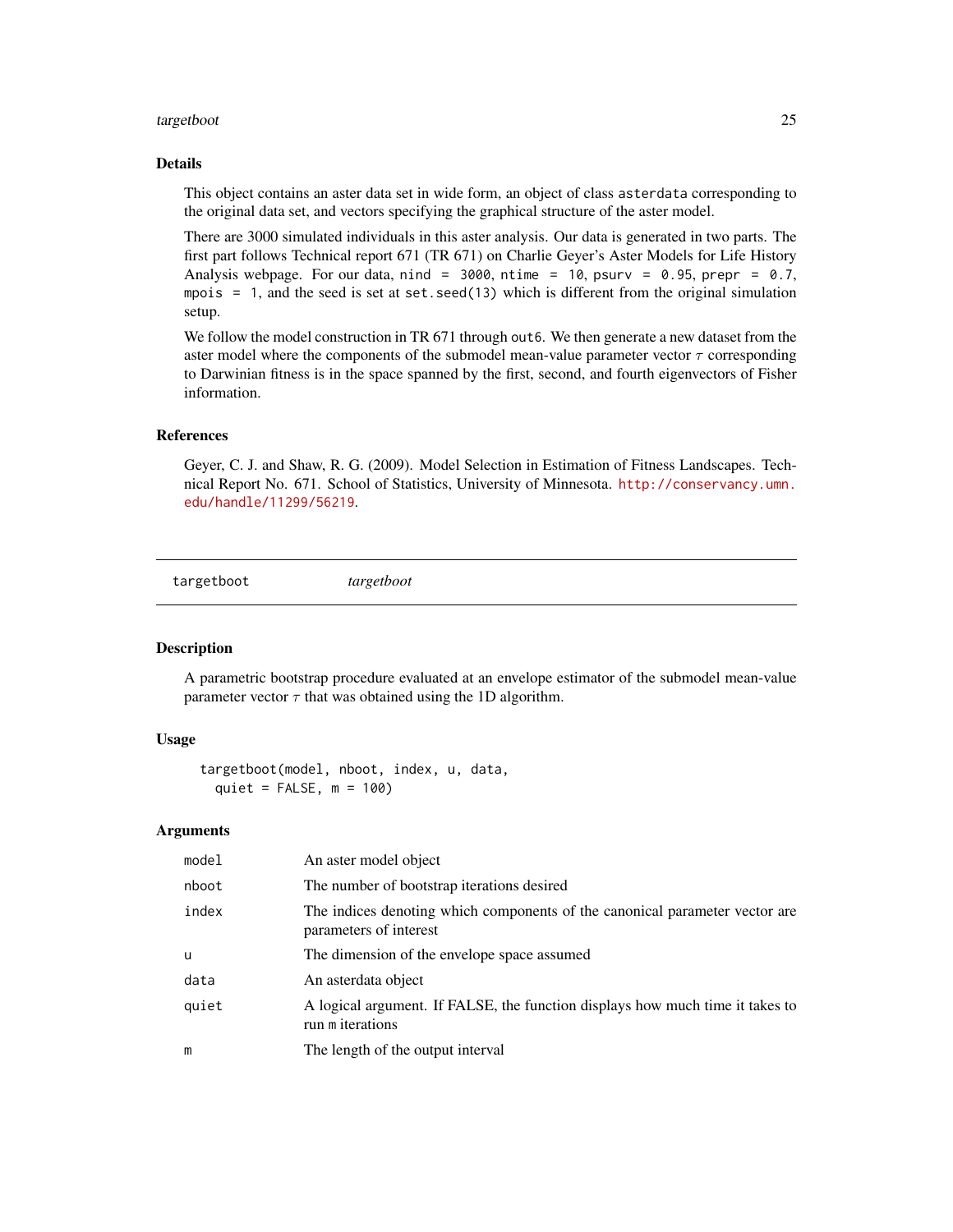#### Details

This function implements the parametric bootstrap procedure given by the algorithm below with respect to the mean-value parameterization. This parametric bootstrap generates resamples from the distribution evaluated at an envelope estimator of  $\tau$ . Envelope estimators are constructed using the 1D algorithm at a user-specified envelope model dimension u. When one is using a partial envelope then this function constructs envelope estimators of v where we write  $\tau = (\gamma^T, \nu^T)^T$ and v corresponds to aster model parameters of interest. In the sample, the 1D algorithm uses  $M = \hat{\Sigma}_{v,v}$  and  $U = \hat{\tau}\hat{\tau}^T$  as inputs where  $\hat{\Sigma}_{v,v}$  is the part of  $\hat{\Sigma}$  corresponding to our parameters of interest. When all of the components of  $\tau$  are components of interest, then we write  $\widehat{\Sigma}_{v,v} = \widehat{\Sigma}$ . The algorithm is as follows:

- 1. Fit the aster model to the data and obtain  $\hat{\tau} = (\hat{\gamma}^T, \hat{v}^T)$  and  $\hat{\Sigma}$  from the aster model fit.
- 2. Compute the envelope estimator of v in the original sample, given as  $\hat{v}_{env} = P_{\hat{\varepsilon}} \hat{v}$  where  $P_{\hat{\varepsilon}}$ is obtained from the 1D algorithm.
- 3. Perform a parametric bootstrap by generating resamples from the distribution evaluated at  $\hat{v}_{env}$ . For iteration  $b = 1, ..., B$  of the procedure:
	- (3a) Compute  $\hat{v}^{(b)}$  and  $\hat{\Sigma}_{v,v}^{(b)}$  from the aster model fit to the resampled data.
	- (3b) Obtain  $P_{\hat{\sigma}}^{(b)}$  $\hat{\varepsilon}^{(0)}$  as done in Step 2.

(3c) Store 
$$
\hat{v}_{env}^{(b)} = P_{\hat{\mathcal{E}}}^{(b)} \hat{v}^{(b)}
$$
.

A parametric bootstrap generating resamples from the distribution evaluated at the aster model MLE is also conducted by this function.

#### Value

| u              | The dimension of the envelope space assumed                                                                                                                                                                                                                                                                                                           |
|----------------|-------------------------------------------------------------------------------------------------------------------------------------------------------------------------------------------------------------------------------------------------------------------------------------------------------------------------------------------------------|
| table          | A table of output. The first two columns display the envelope estimator and<br>its bootstrapped standard error. The next two columns display the MLE and<br>its bootstrapped standard error. The last column displays the ratio of the stan-<br>dard error for the bootstrapped envelope estimator to the standard error for the<br>bootstrapped MLE. |
| S              | The bootstrap estimator of the variability of the partial envelope estimator.                                                                                                                                                                                                                                                                         |
| S <sub>2</sub> | The bootstrap estimator of the variability of the MLE.                                                                                                                                                                                                                                                                                                |
| env.boot.out   | The realizations from the bootstrap procedure using envelope methodology.                                                                                                                                                                                                                                                                             |
| MLE.boot.out   | The realizations from the bootstrap procedure using maximum likelihood esti-<br>mation.                                                                                                                                                                                                                                                               |

#### References

Cook, R.D. and Zhang, X. (2014). Foundations for Envelope Models and Methods. *JASA*, In Press. Cook, R.D. and Zhang, X. (2015). Algorithms for Envelope Estimation. *Journal of Computational and Graphical Statistics*, Published online. [doi:~10.1080/10618600.2015.1029577.](http://doi.org/10.1080/10618600.2015.1029577)

Eck, D. J., Geyer, C. J., and Cook, R. D. (2016). Enveloping the aster model. *in prep*.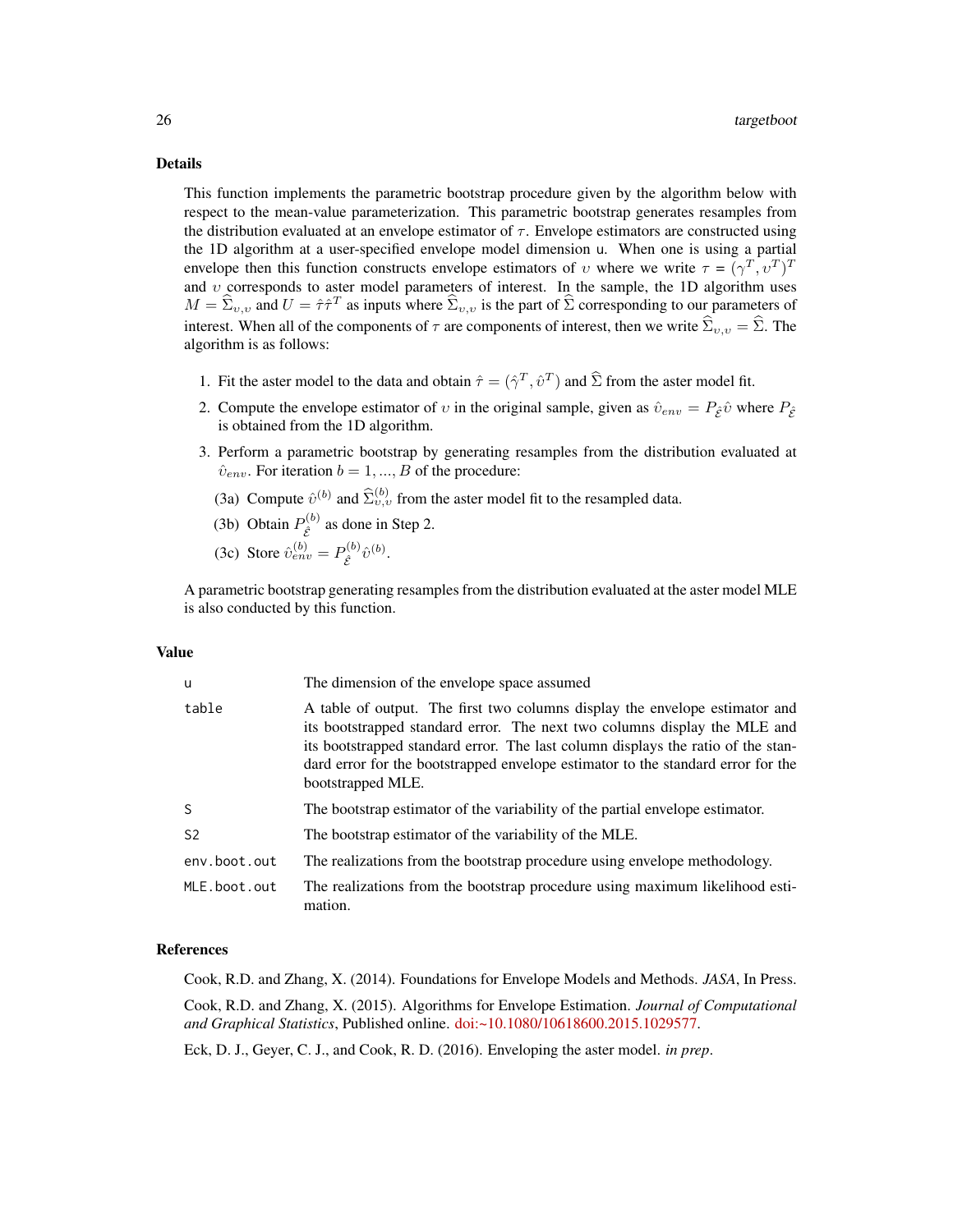# <span id="page-26-0"></span>targetbootcanon 27

# Examples

```
## Not run: set.seed(13)
library(envlpaster)
library(aster2)
data(simdata30nodes)
data <- simdata30nodes.asterdata
nnode <- length(vars)
xnew <- as.matrix(simdata30nodes[,c(1:nnode)])
m1 <- aster(xnew, root, pred, fam, modmat)
target <-5:9indices <-c(1, 2, 4, 5)u <- length(indices)
nboot <- 2000; timer <- nboot/2
bar <- targetboot(m1, nboot = nboot, index = target,
 u = u, data = data, m = timer)
bar
## End(Not run)
```
targetbootcanon *targetbootcanon*

# Description

A parametric bootstrap procedure evaluated at an envelope estimator of the submodel canonical parameter vector  $\beta$  that was obtained using the 1D algorithm.

#### Usage

```
targetbootcanon(model, nboot, index, u,
 code, families, quiet = FALSE, m = 100)
```
# Arguments

| model    | An aster model object.                                                                                                                                                                               |
|----------|------------------------------------------------------------------------------------------------------------------------------------------------------------------------------------------------------|
| nboot    | The number of bootstrap iterations desired.                                                                                                                                                          |
| index    | The indices denoting which components of the canonical parameter vector are<br>parameters of interest.                                                                                               |
| u        | The dimension of the envelope space assumed.                                                                                                                                                         |
| code     | A vector of dimension equal to the number of nodes in the aster graph. This<br>vector specifies which exponential family in the families list labels each arrow<br>of the aster graphical structure. |
| families | A list of family specifications.                                                                                                                                                                     |
| quiet    | A logical argument. If FALSE, the function displays how much time it takes to<br>run m iterations.                                                                                                   |
| m        | The length of the output interval.                                                                                                                                                                   |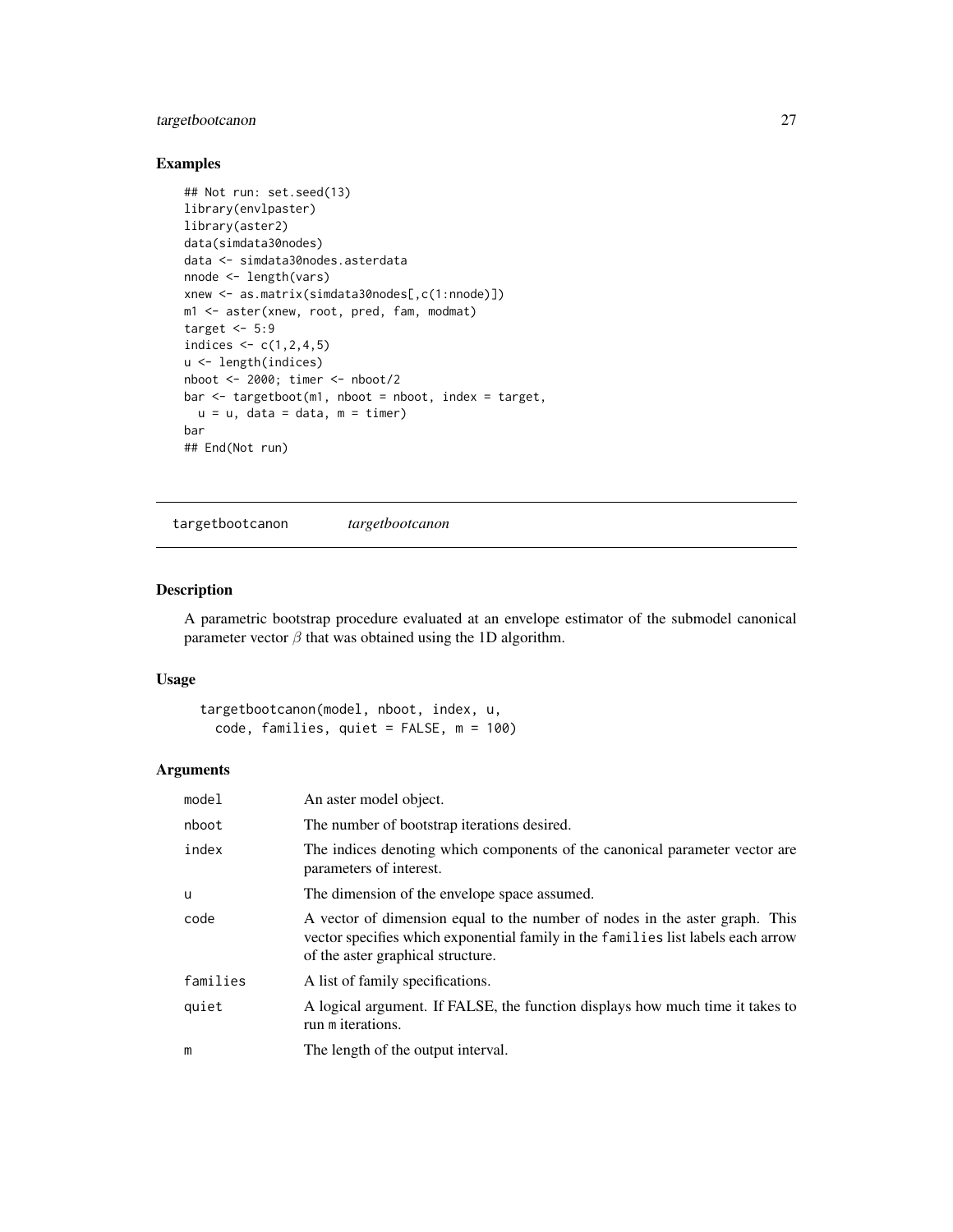#### Details

This function implements the parametric bootstrap procedure given by the algorithm below with respect to the canonical parameterization. This parametric bootstrap generates resamples from the distribution evaluated at an envelope estimator of  $\beta$ . Envelope estimators are constructed using the 1D algorithm at a user-specified envelope model dimension u. When one is using a partial envelope then this function constructs envelope estimators of v where we write  $\tau = (\gamma^T, \nu^T)^T$ and  $v$  corresponds to aster model parameters of interest. In the sample, the 1D algorithm uses  $M = \hat{\Sigma}_{v,v}^{-1}$  and  $U = \hat{\beta}\hat{\beta}^T$  as inputs where  $\hat{\Sigma}_{v,v}^{-1}$  is the part of  $\hat{\Sigma}^{-1}$  corresponding to our parameters of interest. When all of the components of  $\tau$  are components of interest, then we write  $\widehat{\Sigma}_{v,v}^{-1} = \widehat{\Sigma}^{-1}$ . The algorithm is as follows:

- 1. Fit the aster model to the data and obtain  $\hat{\tau} = (\hat{\gamma}^T, \hat{v}^T)$  and  $\hat{\Sigma}^{-1}$  from the aster model fit.
- 2. Compute the envelope estimator of v in the original sample, given as  $\hat{v}_{env} = P_{\hat{e}} \hat{v}$  where  $P_{\hat{e}}$ is obtained from the 1D algorithm.
- 3. Perform a parametric bootstrap by generating resamples from the distribution evaluated at  $\hat{v}_{env}$ . For iteration  $b = 1, ..., B$  of the procedure:
	- (3a) Compute  $\hat{v}^{(b)}$  and  $\hat{\Sigma}_{v,v}^{(b)^{-1}}$  from the aster model fit to the resampled data.
	- (3b) Obtain  $P_{\hat{\sigma}}^{(b)}$  $\hat{\varepsilon}^{(0)}$  as done in Step 2.

(3c) Store 
$$
\hat{v}_{env}^{(b)} = P_{\hat{\mathcal{E}}}^{(b)} \hat{v}^{(b)}
$$
.

A parametric bootstrap generating resamples from the distribution evaluated at the aster model MLE is also conducted by this function.

#### Value

| u              | The dimension of the envelope space assumed.                                                                                                                                                                                                                                                                                                          |
|----------------|-------------------------------------------------------------------------------------------------------------------------------------------------------------------------------------------------------------------------------------------------------------------------------------------------------------------------------------------------------|
| table          | A table of output. The first two columns display the envelope estimator and<br>its bootstrapped standard error. The next two columns display the MLE and<br>its bootstrapped standard error. The last column displays the ratio of the stan-<br>dard error for the bootstrapped envelope estimator to the standard error for the<br>bootstrapped MLE. |
| S.             | The bootstrap estimator of the variability of the partial envelope estimator.                                                                                                                                                                                                                                                                         |
| S <sub>2</sub> | The bootstrap estimator of the variability of the MLE.                                                                                                                                                                                                                                                                                                |
| env.boot.out   | The realizations from the bootstrap procedure using envelope methodology.                                                                                                                                                                                                                                                                             |
| MLE.boot.out   | The realizations from the bootstrap procedure using maximum likelihood esti-<br>mation.                                                                                                                                                                                                                                                               |

#### References

Cook, R.D. and Zhang, X. (2014). Foundations for Envelope Models and Methods. *JASA*, In Press.

Cook, R.D. and Zhang, X. (2015). Algorithms for Envelope Estimation. *Journal of Computational and Graphical Statistics*, Published online. [doi:~10.1080/10618600.2015.1029577.](http://doi.org/10.1080/10618600.2015.1029577)

Eck, D. J., Geyer, C. J., and Cook, R. D. (2016). Enveloping the aster model. *in prep*.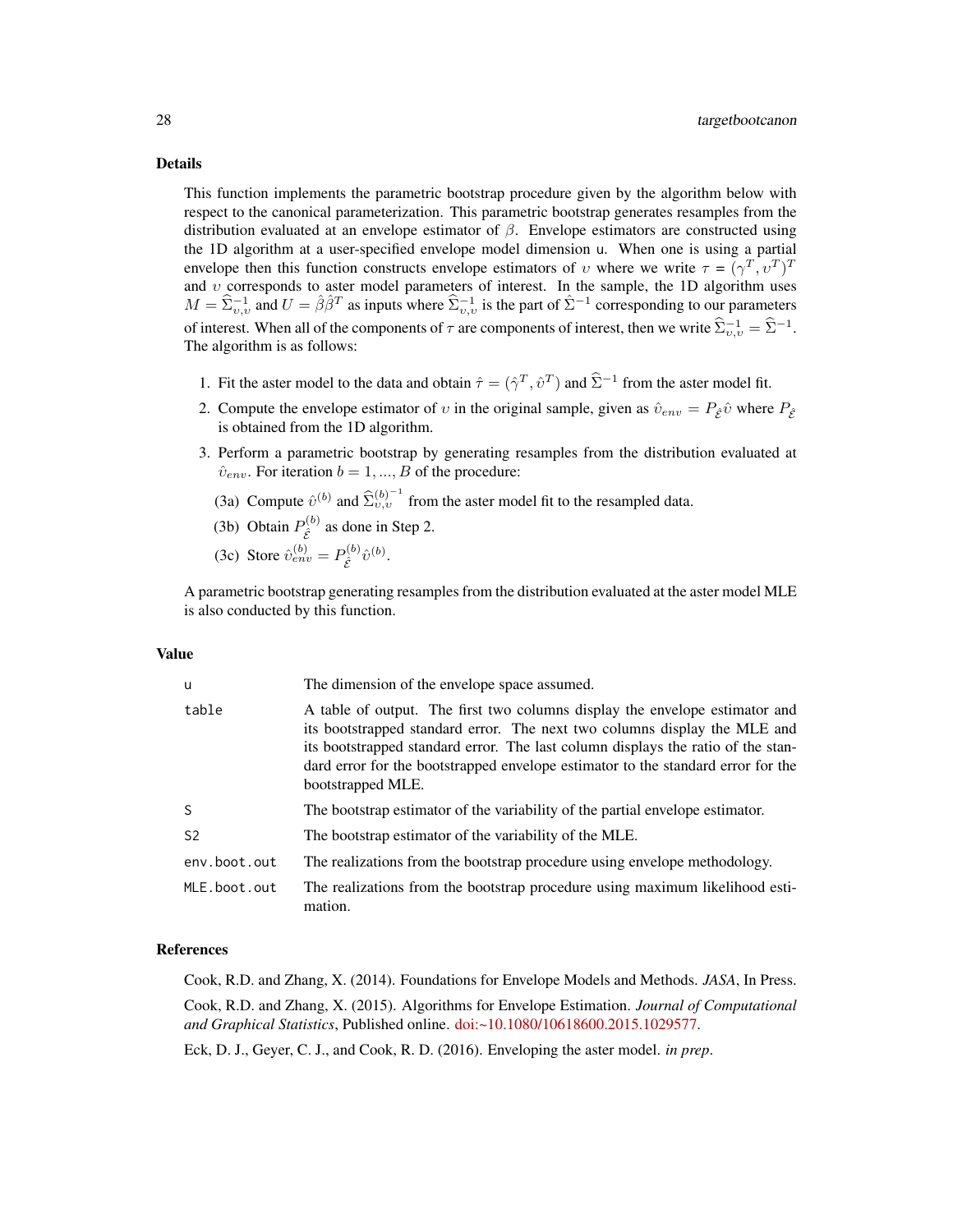# targetbootcanon 29

# Examples

```
## Not run: set.seed(13)
library(envlpaster)
library(aster2)
data(generateddata)
m1 <- aster(resp \sim 0 + varb + mass + timing,
 fam = fam, pred = pred, varvar = varb, idvar = id,
 root = root, data = redata)
target \leq c(9:10)nboot <- 2000; timer <- nboot/2
bar <- targetbootcanon(m1, nboot = nboot, index = target,
 u = 1, m = timer)
bar
## End(Not run)
```